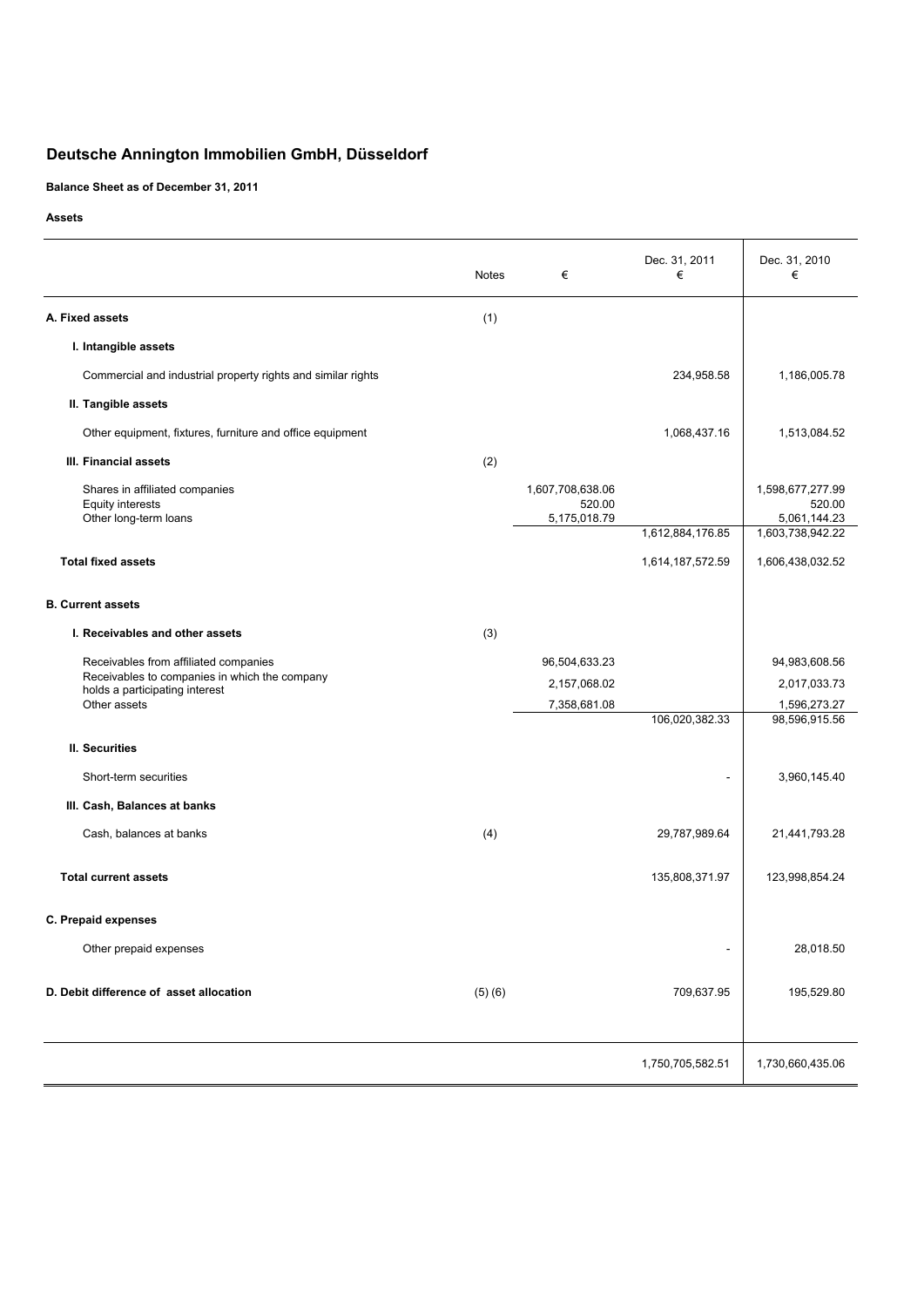#### Annex 1

# **Equity and Liabilities**

|                                                                            | Notes | €                                              | Dec. 31, 2011<br>€ | Dec. 31, 2010<br>€                           |
|----------------------------------------------------------------------------|-------|------------------------------------------------|--------------------|----------------------------------------------|
| A. Equity                                                                  |       |                                                |                    |                                              |
| I. Share capital                                                           | (7)   |                                                | 120,000.00         | 75,000.00                                    |
| II. Capital reserve                                                        |       |                                                | 718,209,230.65     | 718,209,230.65                               |
| III. Other revenue reserves                                                |       |                                                | 25,588.00          | 25,588.00                                    |
| IV. Profit carried forward                                                 |       |                                                | 171,619,802.78     | 166, 177, 085. 21                            |
| V. Net loss for the year / Net income for the year                         | (8)   |                                                | $-7,187,477.13$    | 5,442,717.57                                 |
| <b>Total equity</b>                                                        |       |                                                | 882,787,144.30     | 889,929,621.43                               |
| <b>B. Provisions</b>                                                       |       |                                                |                    |                                              |
| Provisions for pensions and similar obligations<br>Provisions for taxes    | (9)   | 30,240,667.13<br>6,300,000.00                  |                    | 28,198,160.24<br>6,442,409.58                |
| Other provisions                                                           | (10)  | 39,030,103.06                                  | 75,570,770.19      | 37,320,952.65<br>71,961,522.47               |
| C. Liabilities                                                             | (11)  |                                                |                    |                                              |
| Trade payables<br>Liabilities to affiliated companies<br>Other liabilities |       | 2,109,341.28<br>789,159,375.56<br>1,078,951.18 |                    | 1,523,658.99<br>766,291,041.98<br>954,590.19 |
|                                                                            |       |                                                | 792,347,668.02     | 768,769,291.16                               |
|                                                                            |       |                                                | 1,750,705,582.51   | 1,730,660,435.06                             |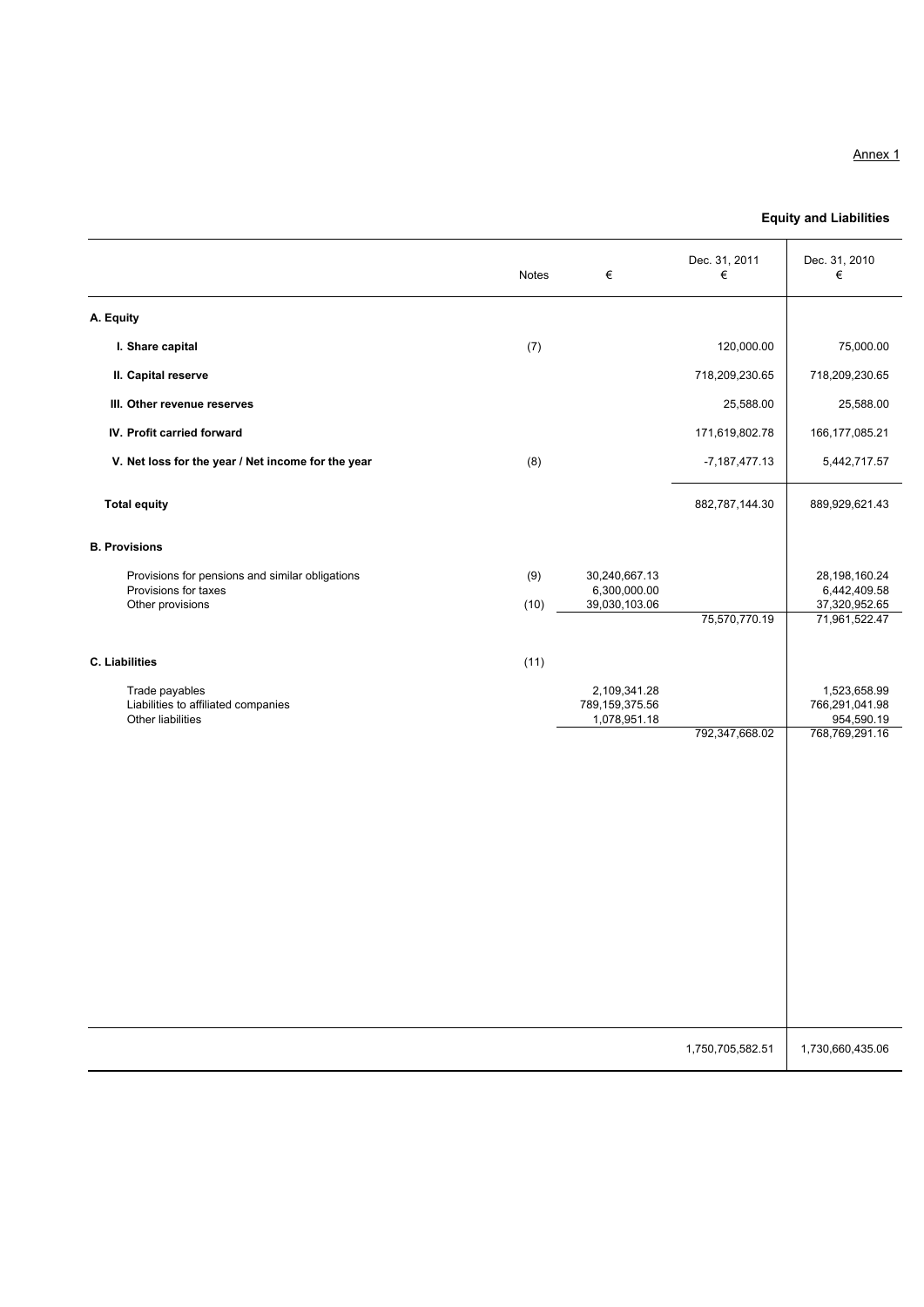# **Deutsche Annington Immobilien GmbH, Düsseldorf**

## **Income Statement for the Period from January 1 to December 31, 2011**

|                                                                                                            | <b>Notes</b> | €                                 | Jan. 1 - Dec. 31,<br>2011<br>€ | Jan. 1 - Dec. 31,<br>2010<br>€                      |
|------------------------------------------------------------------------------------------------------------|--------------|-----------------------------------|--------------------------------|-----------------------------------------------------|
| Other operating income                                                                                     | (12)         |                                   | 87,040,592.10                  | 67,008,283.50                                       |
| Personnel expenses<br>a) Wages and salaries<br>b) Social security contributions and other pension expenses | (13)         | -26,690,330.79<br>$-4,121,220.62$ | $-30,811,551.41$               | $-24,433,983.91$<br>-4,132,369.91<br>-28,566,353.82 |
| Amortisation of intangible assets and depreciation of<br>tangible assets                                   | (14)         |                                   | $-1,659,416.84$                | $-1,874,363.10$                                     |
| Other operating expenses                                                                                   | (15)         |                                   | $-62,200,764.11$               | -37,820,984.45                                      |
| Income from equity interests                                                                               | (16)         |                                   | 4,013,906.16                   | 3,765,557.92                                        |
| Income from profit transfer agreements                                                                     | (17)         |                                   | 22,973,090.77                  | 22, 147, 320. 29                                    |
| Other interest and similar income                                                                          | (18)         |                                   | 1,480,909.93                   | 1,021,560.48                                        |
| Amortisation of financial assets and marketable securities                                                 | (19)         |                                   | $-80,000.00$                   | $-316,895.80$                                       |
| Expenses from transfer of losses                                                                           | (20)         |                                   | $-1,073,875.96$                | -4,412,067.36                                       |
| Interest and similar expenses                                                                              | (21)         |                                   | -26,530,509.66                 | -8,110,846.35                                       |
| <b>Result from ordinary activities</b>                                                                     |              |                                   | -6,847,619.02                  | 12,841,211.31                                       |
| Extraordinary income<br>Extraordinary expenses<br><b>Extraordinary result</b>                              | (22)<br>(23) |                                   | $\blacksquare$                 | 67,094.85<br>$-7,520,428.81$<br>$-7,453,333.96$     |
| Income taxes                                                                                               | (24)         |                                   | $-302,558.03$                  | 170,168.43                                          |
| Other taxes                                                                                                |              |                                   | $-37,300.08$                   | $-115,328.21$                                       |
|                                                                                                            |              |                                   |                                |                                                     |
| Net loss for the year / Net income for the year                                                            |              |                                   | $-7, 187, 477.13$              | 5,442,717.57                                        |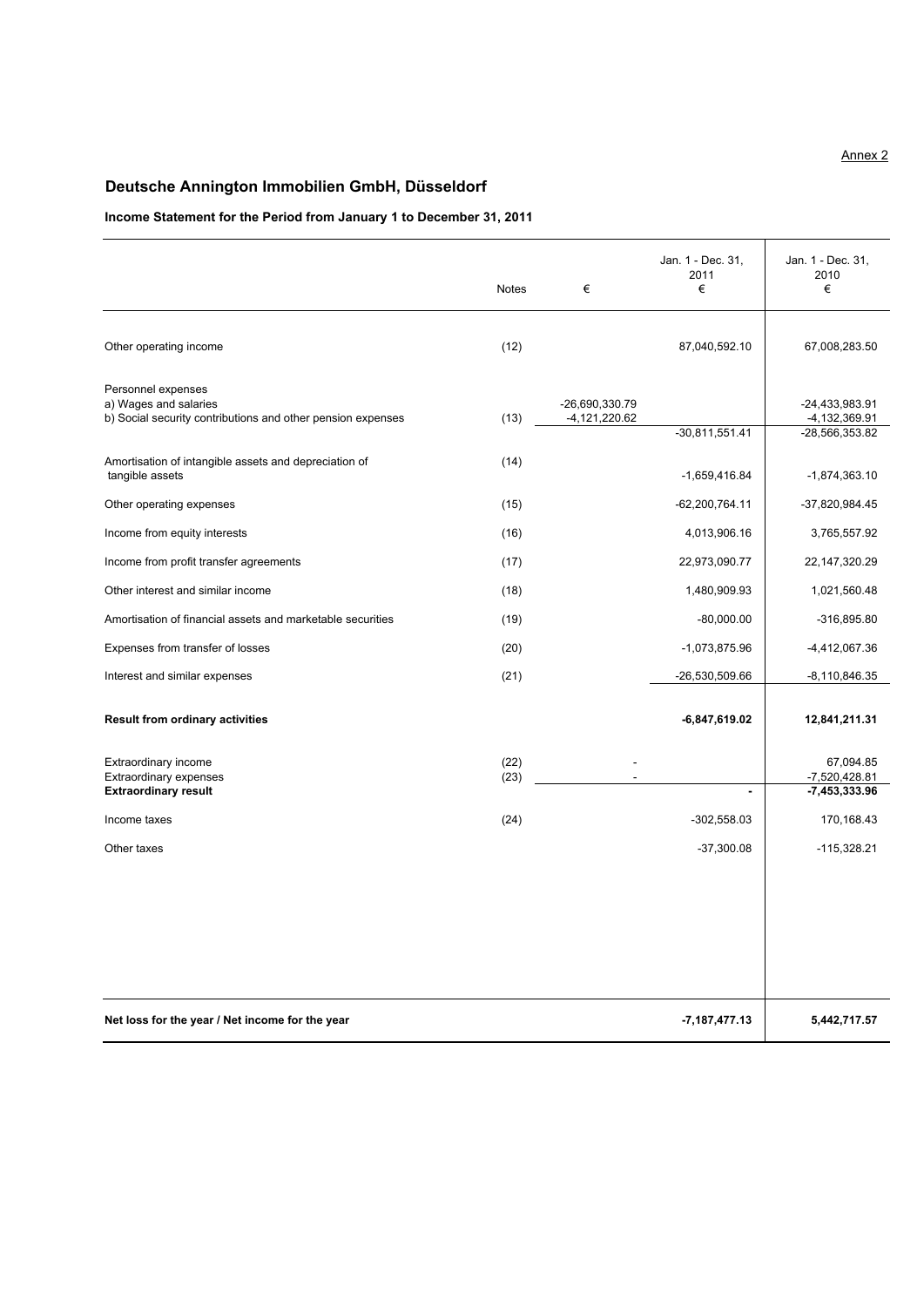# **Deutsche Annington Immobilien GmbH, Düsseldorf**

## **Notes to the 2011 Financial Statements**

As the parent company of the Deutsche Annington Immobilien Group in accordance with Section 290 HGB of the German Commercial Code, Deutsche Annington Immobilien GmbH, Düsseldorf, (hereinafter referred to as "DAIG" or "Company") prepares consolidated financial statements. The consolidated financial statements of DAIG are prepared according to IFRS as they are to be applied in the EU and are published in the electronic Federal Gazette.

On January 17, 2012 the shareholders' meeting passed a resolution to convert Deutsche Annington Immobilien GmbH into Deutsche Annington Immobilien AG. The entry in the trade register necessary for the conversion is not already covered at the time of preparation of financial statements.

With economic effect as of January 01, 2011, Deutsche Annington Immobilien GmbH signed a profit-and-loss transfer agreement with Deutsche Annington Energie Service GmbH, Bochum, Deutsche Wohn-Inkasso GmbH, Bochum (formerly FEA Verwaltungs GmbH, Düsseldorf) and Deutsche Annington Solutions GmbH, Bochum, and, with economic effect as of April 15, 2011 with Deutsche Annington Personalservice GmbH, Bochum.

#### **A. Accounting and Valuation Principles**

The financial statements for the 2011 financial year have been prepared according to the accounting principles of the HGB.

The income statement has been prepared using the total-cost method.

Intangible assets are carried at acquisition cost and amortised on a straight-line basis over a period of 3 years.

Tangible assets are valued at acquisition cost and depreciated over their respective useful lives.

Fixtures, furniture and office equipment are depreciated on a straight-line basis over periods of between 3 and 13 years. Movable assets are, in accordance with the tax regulations, depreciated exclusively pro rata temporis.

Minor assets, which are assets whose acquisition cost is up to and including  $\epsilon$  410.00, are written off in full in their year of purchase. A compound item was established for assets acquired in 2008 and 2009 when the cost of the individual asset was more than € 150.00 but not more than € 1,000.00. The relevant compound item was released over five years to affect net income, i.e. by one fifth in the year of establishment and in each of the following four financial years.

Financial assets are recorded at cost of acquisition.

Interest-free and low-interest loans are stated at their present values.

If, at the balance-sheet date, the fair value of an asset is lower than the value obtained by application of the aforementioned valuation methods and this impairment is likely to be permanent, allowance is made by unscheduled depreciation. If the reasons for unscheduled depreciation no longer apply at a later balance-sheet date, the write-down is reversed in accordance with Section 253, para. 5 of the HGB.

Receivables and other assets are stated at nominal values. The fund assets for pensions and similarly long-term obligations are stated at fair value. Allowance is made for all discernible risks by appropriate deductions. Furthermore, general risks are covered by a general valuations allowance.

The asset values of the insolvency insurance policy to secure fulfilment obligations arising from parttime phased early retirement contracts are offset in accordane with Section 246, para. 2, sentence 2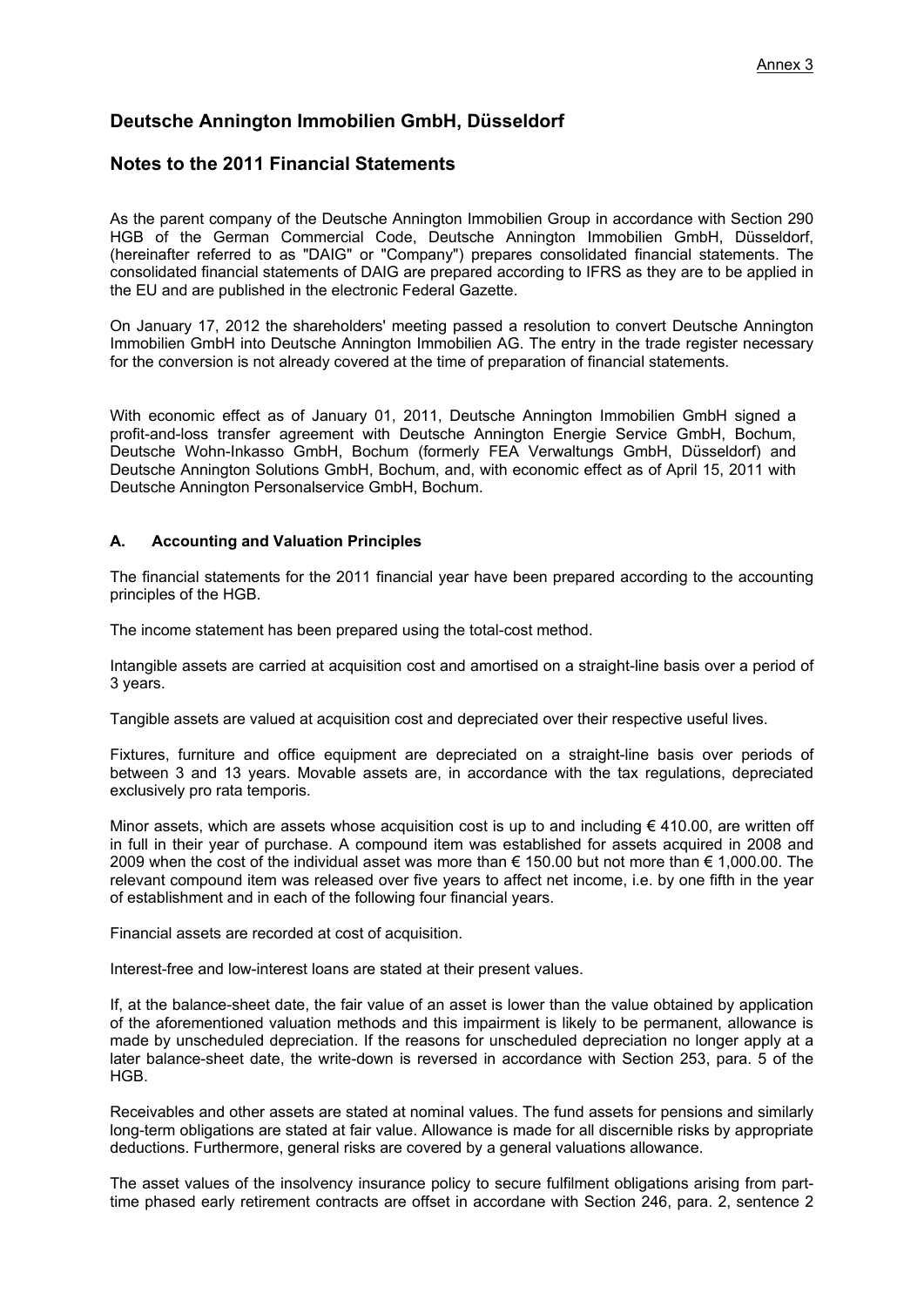HGB against the amounts for fulfilment arrears contained in the provisions for part-time phased early retirement. Surpluses of the fair values of the asset values are shown separately in the balance sheet as a surplus arising from offsetting.

Reinsurance contracts for the pension benefits of individual persons were taken out against payment of a one-off insurance premium. Furthermore, securities and, to a minor extent, bank credit balances are held which also serve to secure the pension claims. The invested assets were pledged in favour of the beneficiaries and cannot be accessed by other creditors and will be offset as an asset against the underlying obligations in accordance with Section 246 para 2 sentence 2 HGB.

The provisions allow for all discernible risks and uncertain obligations. Provisions are established in the amount of the settlement amount considered necessary using reasonable commercial judgement. With provisions with a residual term of more than one year, future price and cost increases are taken into consideration and discounting to the balance-sheet date is performed. The interest rates corresponding to the residual terms of the provisions are used as announced by the German Federal Bank in accordance with the German Provision Discounting Ordinance (Rückstellungsabzinsungsverordnung).

Provisions for pensions are determined on the basis of recognised actuarial computations using the projected unit credit method. In accordance with Section 253, para. 2, sentence 2 of the HGB, a residual term of 15 years is assumed. Thus a discount rate of 5.13% is taken for the valuation. The biometric basis for the calculation of provisions for pensions is still the Heubeck 2005G mortality tables. The projected salary increases are assumed to be 2.75% p.a. and the projected pension payment increases 2.0% p.a.

Provisions for part-time phased early retirement obligations are determined according to actuarial principles using the projected unit credit method with a discount rate of 4.23% and an assumed residual term of 4 years. The projected salary increases are assumed to be 2.50% p.a. The basis for the calculation is the Heubeck 2005G mortality tables.

The other long-term personnel provisions for anniversary bonuses and temporary assistance were determined using the projected unit credit method applying actuarial principles with a discount rate of 5.13% p.a. on the basis of the 2005G mortality tables of Prof. Dr. Klaus Heubeck. A general residual term of 15 years is assumed. The projected salary increases are assumed to be 2.75% p.a. and the projected pension payment increases 2.0% p.a.

Liabilities are shown at their amounts repayable.

#### **B. Notes to the Balance Sheet**

#### **(1) Fixed assets**

The development of fixed assets is shown in Annex 1 to the Notes (**Statement of Fixed Assets Movements**).

#### **(2) Financial assets**

The list of shareholdings of DAIG is appended in Annex 2.

The significant changes in the financial assets are described in the following:

In 2011, the following companies were established, each with a subscribed capital of €25 k Deutsche Annington Personalservice GmbH, Bochum, Deutsche Annington Immobilienmanagement GmbH, Bochum and Deutsche Multimedia Service GmbH, Düsseldorf.

Totalling, DAIG made other payments in the 2011 financial year in accordance with Section 272, para. 2, No. 4 HGB into the capital reserve of Viterra Holdings Eins GmbH, Düsseldorf (€ 5,200 k), Deutsche Annington Holdings Eins GmbH, Düsseldorf (€ 2,294 k), Deutsche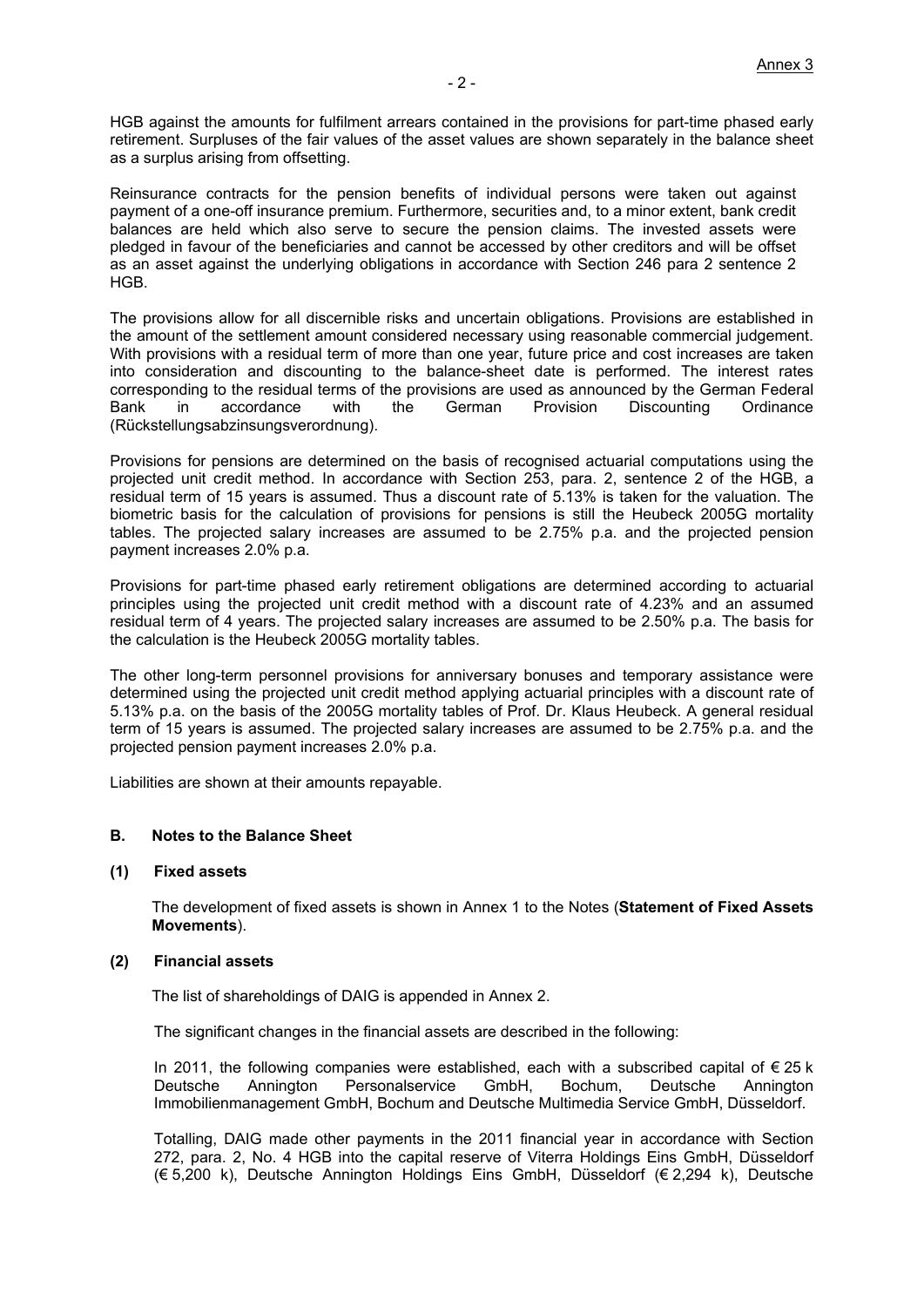Annington Holdings Sechs GmbH, Bochum (€ 72 k) and Monterey Capital I S.à r.l., Luxembourg (€ 9 k).

By notarised purchase and assignment contract of April 12, 2011 Deutsche Annington Immobilien GmbH acquired 100% of the shares in Deutsche Wohn-Inkasso GmbH from Deutsche Annington Vermögensgesellschaft GmbH & Co. KG, Düsseldorf at a purchase price of € 25 k.

In addition the Company acquired 100% of the shares of MIRIS Beteiligungs Eins GmbH, Düsseldorf from MIRIS Grundstücksgesellschaft GmbH & Co. KG, Grünwald by purchase and transfer agreement dated April 19, 2011 and with economic effect at the end of March 31, 2011. According to the shareholders resolution dated April 19, 2011 other payments were made into the capital reserve amounting to € 30 k of MIRIS Beteiligungs Eins GmbH.

In accordance with Section 55 para. 1 GmbHG Deutsche Annington Immobilien GmbH acquired 51% of the shares of Deutsche TGS West GmbH, Düsseldorf for a purchase price of € 673 k.

By purchase and transfer agreement dated December 30, 2011 and with economic effect at the end of December 31, 2011, Deutsche Annington Immobilien GmbH acquired 2.4% of asset investments in KADURA Grundstücksgesellschaft GmbH & Co. KG, Grünwald for a purchase price of € 1,700 k from KADURA Grundstücks-Verwaltungsgesellschaft GmbH, Grünwald.

Write-downs to the net realisable value amounting to  $\epsilon$  80 k (prior period  $\epsilon$  317 k) were performed on shares in affiliated companies in the current financial year.

#### **Other long-term loans**

By contract dated May 5, 2008, a supplier received a loan of € 2,000 k from DAIG. The annual interest rate payable on the loan is 4%.  $\in$  1,000 k is to be repaid by 2012 and the other  $\in$  1,000 k by 2014. To secure repayment, the supplier has provided collateral in the form of an absolute, unconditional, time-unlimited bank quarantee of  $\epsilon$  2,000 k.

By loan agreement dated December 15, 2008, DAIG granted Wohnimmobilien Kooperation Deutsche Annington e.V. an interest-free loan of € 4,100 k with a term of 10 years. Unwinding of the discount of  $\epsilon$  114 k on the loan was performed in the financial year.

#### **(3) Receivables and other assets**

Receivables and other assets and their remaining terms break down as follows:

|                                        |              | Dec. 31, 2011 |         | Dec. 31, 2010 |
|----------------------------------------|--------------|---------------|---------|---------------|
|                                        |              | of which      |         | of which      |
|                                        |              | with a        |         | with a        |
|                                        |              | remaining     |         | remaining     |
|                                        |              | term of       |         | termof        |
|                                        |              | more than 1   |         | more than 1   |
|                                        | <b>Total</b> | year          | Total   | year          |
|                                        | € '000       | € '000        | € '000  | € '000        |
| <b>Receivables</b>                     |              |               |         |               |
| from affiliated companies              | 96.504       | 6.058         | 94.984  | 2.300         |
| (of which from shareholders)           | (6,058)      | (6,058)       | (2,300) | (2,300)       |
| from companies of which the            |              |               |         |               |
| company holds a participating interest | 2157         |               | 2.017   |               |
| Other assets                           | 7.359        | 12            | 1.596   | 300           |
| <b>Total</b>                           | 106.020      | 6.070         | 98.597  | 2.600         |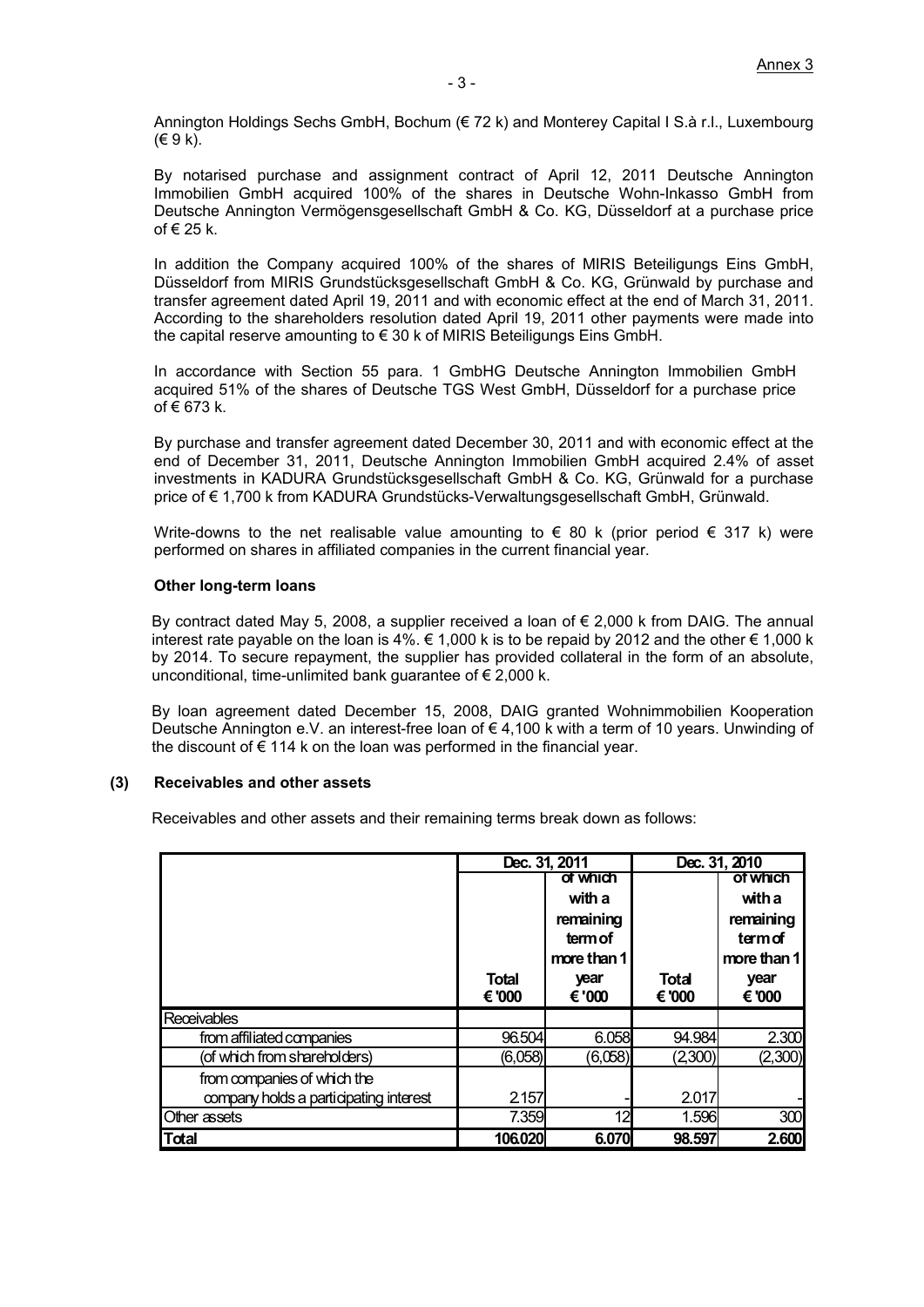The receivables from affiliated companies mainly result from financial transactions amounting to € 88,144 k (prior period:  $∈$  90,946 k), from the onward charging of personnel expenses amounting to  $\epsilon$  6,058 k (prior period  $\epsilon$  2,300 k) and from the takeover of the result of Deutsche Annington WOGE Vier Bestands GmbH & Co. KG, Bochum which amounted to € 1,847 k (prior period € 1,738 k).

The receivables from companies in which the company holds a participating interest result from the shareholding in AVW Assekuranz der Wohnungswirtschaft GmbH & Co. KG, Hamburg and relate to the profit allocation from 2011.

The other assets mainly relate to deposited funds on notary accounts amounting to  $\epsilon$  5,700 k.

#### **(4) Deposits at banks**

The deposits at banks include bank accounts pledged to third parties amounting to  $\epsilon$  2,930 k. The pledged bank accounts are mainly for securing purchase price payments received from third parties and are blocked until performance of the work still outstanding under the respective contract.

#### **(5) Surplus arising from offsetting**

|                                                                                                      |        | Dec. 31, 2011 Dec. 31, 2010 |
|------------------------------------------------------------------------------------------------------|--------|-----------------------------|
|                                                                                                      | € '000 | € '000                      |
| $(6)$ Surplus arising from offsetting / provisions for part-time phased early<br><b>I</b> retirement | 710    | 151                         |
| $(9)$ Surplus arising from offsetting / provisions for pensions and similar<br>obligations           |        | 45                          |
| Surplus arising from offsetting                                                                      | 710l   | <b>196</b>                  |

#### **(6) Surplus arising from offsetting / Provisions for part-time phased early retirement**

 The fair value corresponds to the tax asset value at the balance-sheet date confirmed by the insurance company.

 The money on account and the provision for part-time phased early retirement developed as follows:

| Provisions for part-time phased early retirement |          | Dec. 31, 2011 Dec. 31, 2010 € |
|--------------------------------------------------|----------|-------------------------------|
| obligations                                      | € '000   | '000                          |
| Fair value of money on account - Allianz         | 3.099    | 3.727                         |
| Settlement amount - part-time phased early       |          |                               |
| retirement obligations                           | $-2.389$ | -3.576                        |
| Surplus arising from offsetting                  | 710      | 151                           |
| Cost of money on account                         | 3.099    | 3.727                         |

The income and expenses from the discounting as well as from the assets to be offset break down as follows:

| Interest expense for part-time phased early retirement obligations  | 2011<br>'000 | 2010<br>€ '000 |
|---------------------------------------------------------------------|--------------|----------------|
| Change in fair value of money on account                            | $-74$        | -86            |
| Interest portion of provision for part-time phased early retirement | 146          | 202            |
| Interest expense after netting                                      | 72           | 116            |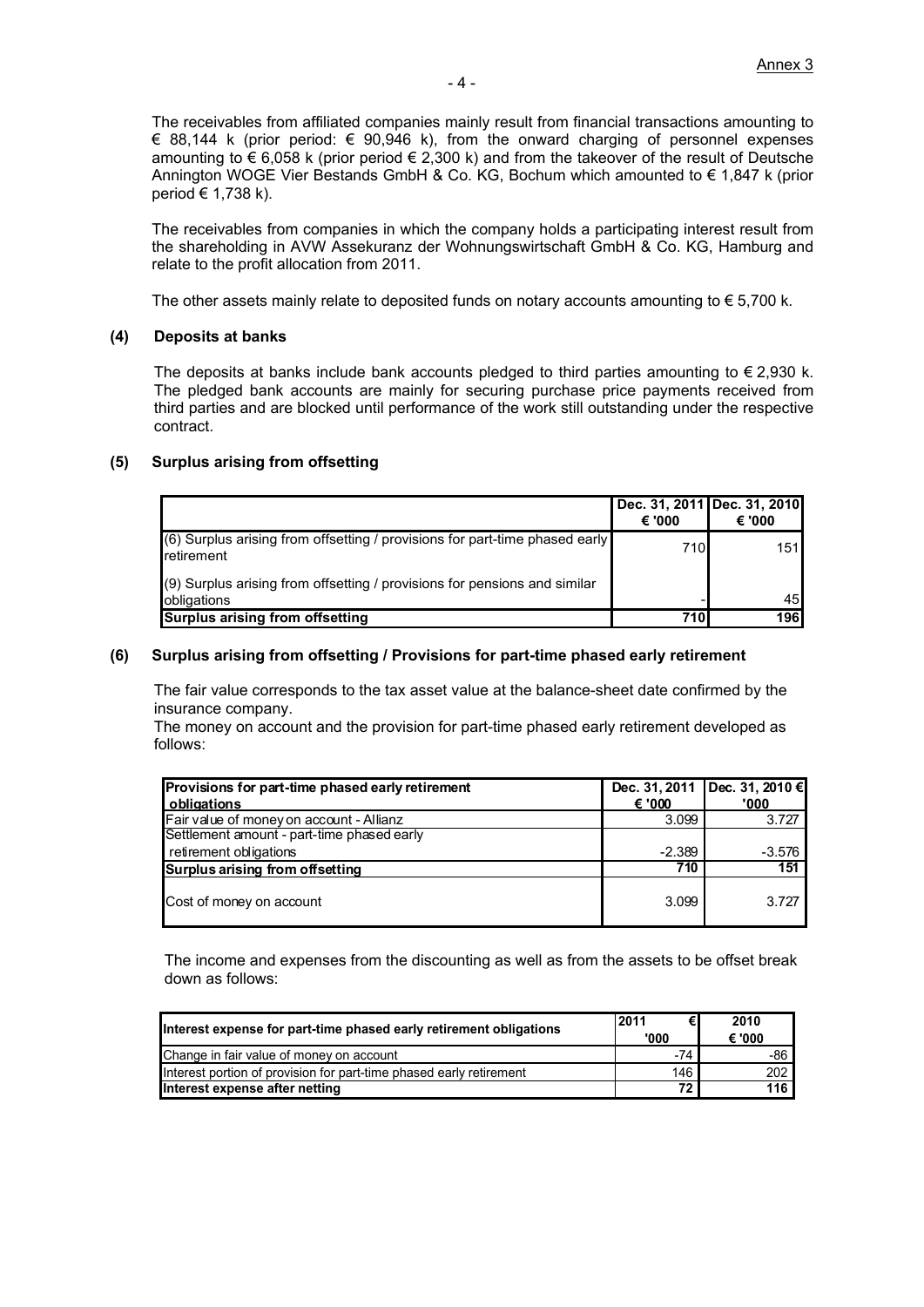#### **(7) Subscribed capital and capital reserve**

In accordance with the written shareholders' resolution of October 10, 2011, it was decided to increase the share capital from € 75 k to € 120 k. 100% of the share capital of € 120 k is held by Monterey Holdings I S.à r.I., Luxembourg.

During the fiscal year Monterey Holdings I S.à r.l. has withdrawn and deposited an amount of € 30,000 k from the capital reserve of Deutsche Annington Immobilien GmbH.

#### **(8) Profit carryforward**

The profit carryforward contains income from the valuation of assets at their fair value amounting to  $\epsilon$  87 k and will be reduced through a loss arising from the fair value amounting to € 13 k. There is a ban on distribution in accordance with Section 268, para. 8, sentence 3 HGB amounting to  $\in$  74 k.

#### **(9) Provisions for pensions and similar obligations**

The fair value of the reinsurance contracts corresponds to the tax asset value at the balancesheet date confirmed by the insurance company.

The fair value of the securities corresponds to the stock market price on the balance-sheet date.

The value of the fund assets may be higher than the respective benefit obligations for some people. The surplus of assets over obligations is shown under the item "Surplus arising from offsetting".

| <b>Provisions for pensions and similar obligations</b>  | Dec. 31, 2011<br>€ '000 | Dec. 31, 2010<br>€ '000' |
|---------------------------------------------------------|-------------------------|--------------------------|
|                                                         |                         |                          |
| Settlement amount for pensions and similar obligations  | 34.883                  | 32.536                   |
| Fair value of reinsurance contract                      | 2.928                   | 2.815                    |
| Fair value of securities and credit balances with banks | 1.714                   | 1.568                    |
| Net liability recognised in the balance sheet           | 30.241                  | 28.153                   |
| Surplus arising from offsetting                         |                         | 45                       |
| Provision for pensions recognised in the balance sheet  | 30.241                  | 28.198                   |
| Cost of reinsurance contract                            | 2.928                   | 2.815                    |
| Cost of securities and credit balances with banks       | 1.640                   | 1.481                    |

The income resulting from the fund assets as well as the appreciation of the fair value were offset against interest expenses for the provisions for pensions as follows:

| Interest expenses for provisions for pensions                            | 2011<br>€ '000 | 2010<br>€ '000 |
|--------------------------------------------------------------------------|----------------|----------------|
| Reinsurance contract:                                                    |                |                |
| Depreciation (previous year appreciation) through change in fair value   | 113            | 114            |
| Securities                                                               |                |                |
| Distributions of earnings                                                | 41             | 29             |
| Appreciation through change in fair value                                | $-13$          | 20             |
| Income from fund assets                                                  | 141            | 163            |
| Interest expense from change in discount rate                            | $-219$         | $-420$         |
| Addition of interest portion to pension provision current financial year | $-1.658$       | $-1.557$       |
| Interest expense after netting                                           | $-1.736$       | $-1.814$       |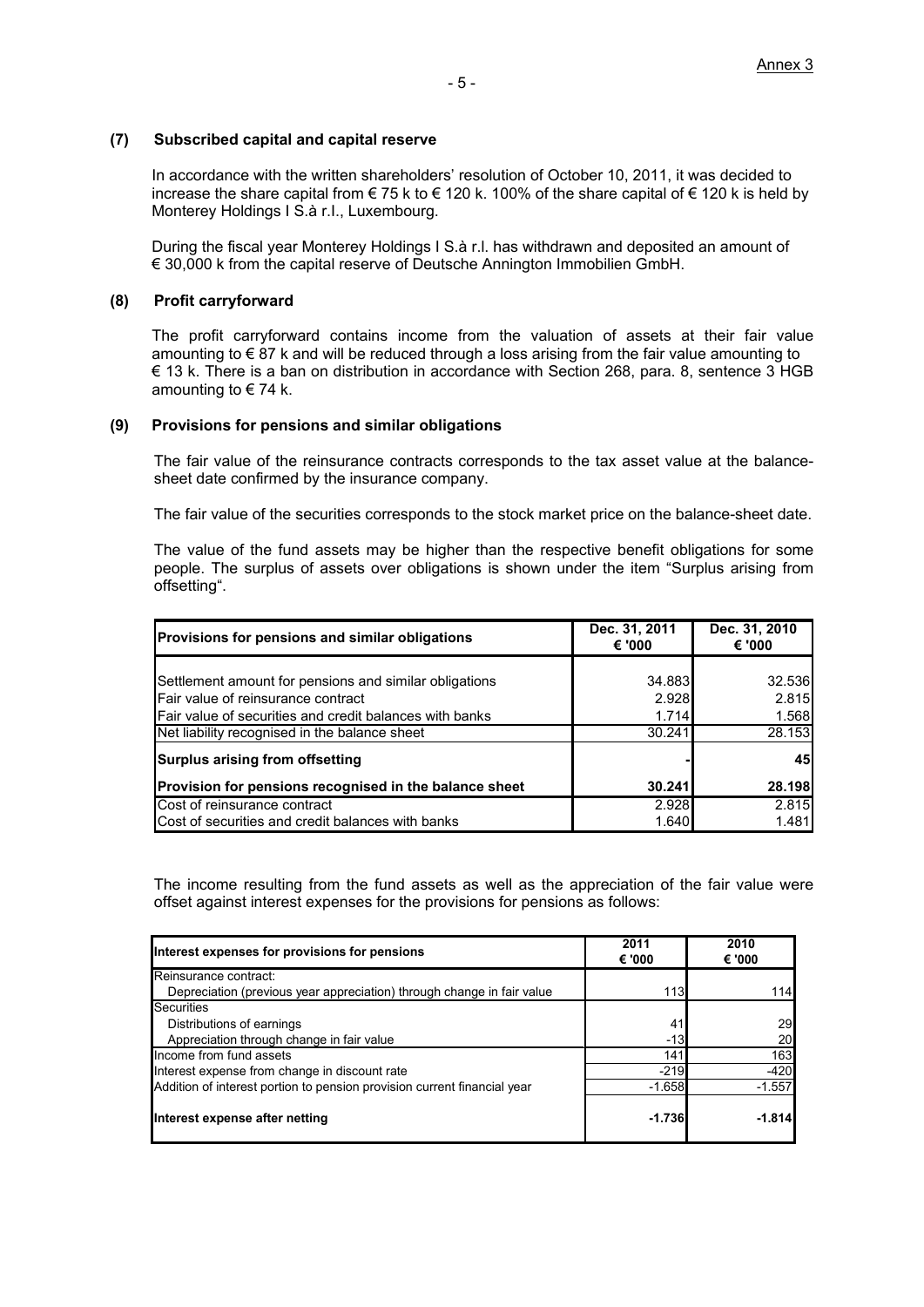#### **(10) Other provisions**

The other provisions cover all discernible risks which are not already covered in other balancesheet items and break down as follows:

|                       |        | Dec. 31, 2011 Dec. 31, 2010 |
|-----------------------|--------|-----------------------------|
|                       | € '000 | € '000                      |
| Personnel obligations | 28.720 | 29.828                      |
| Outstanding invoices  | 5.904  | 1.611                       |
| Other obligations     | 3.618  | 4.662                       |
| Tax consultancy costs | 788    | 1.220                       |
| Total                 | 39.030 | 37.321                      |

The provisions for personnel obligations include provisions for redundancy payments under restructuring measures as well as bonus, vacation and special payments.

The provisions for pensions include long-term incentive plans (LTIP) totalling  $\epsilon$  16,334 k (prior period:  $€ 12,198$  k). Of this figure, agreements with the managing directors account for  $€ 6,058$ k (prior period:  $\epsilon$  2,300 k). The amount of the provision depends in particular on the development of the value of the Deutsche Annington Real Estate Group (LTIP 2007) and/or Monterey Holdings I S.à r.l. (LTIP 2011), the probability of occurrence as well as the forecast occurrence date of certain events (IPO, trade sale, change of control, long-term stop). In principle, the obligations are the participating members' entitlement to cash. In the event of an IPO, however, the LTIP 2007 may be fulfilled by the issue of equity instruments. The entitlement under the LTIP agreement is earned during the term of employment. The amount of the provision is therefore the entitlement earned up to the balance-sheet date.

Long-term incentive agreements were also concluded for other executives. Provisions of € 10,276 k (prior period € 9,898 k) as at December 31, 2011 were established for the resulting obligations. The amount of the provision depends in particular on the probability of occurrence and the occurrence date of certain events (IPO, trade sale, long-term stop). The entitlement under the LTIP agreement is earned during the term of employment. The amount of the provision is therefore the entitlement earned up to the balance-sheet date.

The retention option in accordance with Section 67, para. 1, sentence 2 EGHGB was exercised for the provisions for vacant rented business premises so that the obligation is still carried as a liability at  $\epsilon$  486 k. The excess coverage was  $\epsilon$  18 k as at the end of the financial year.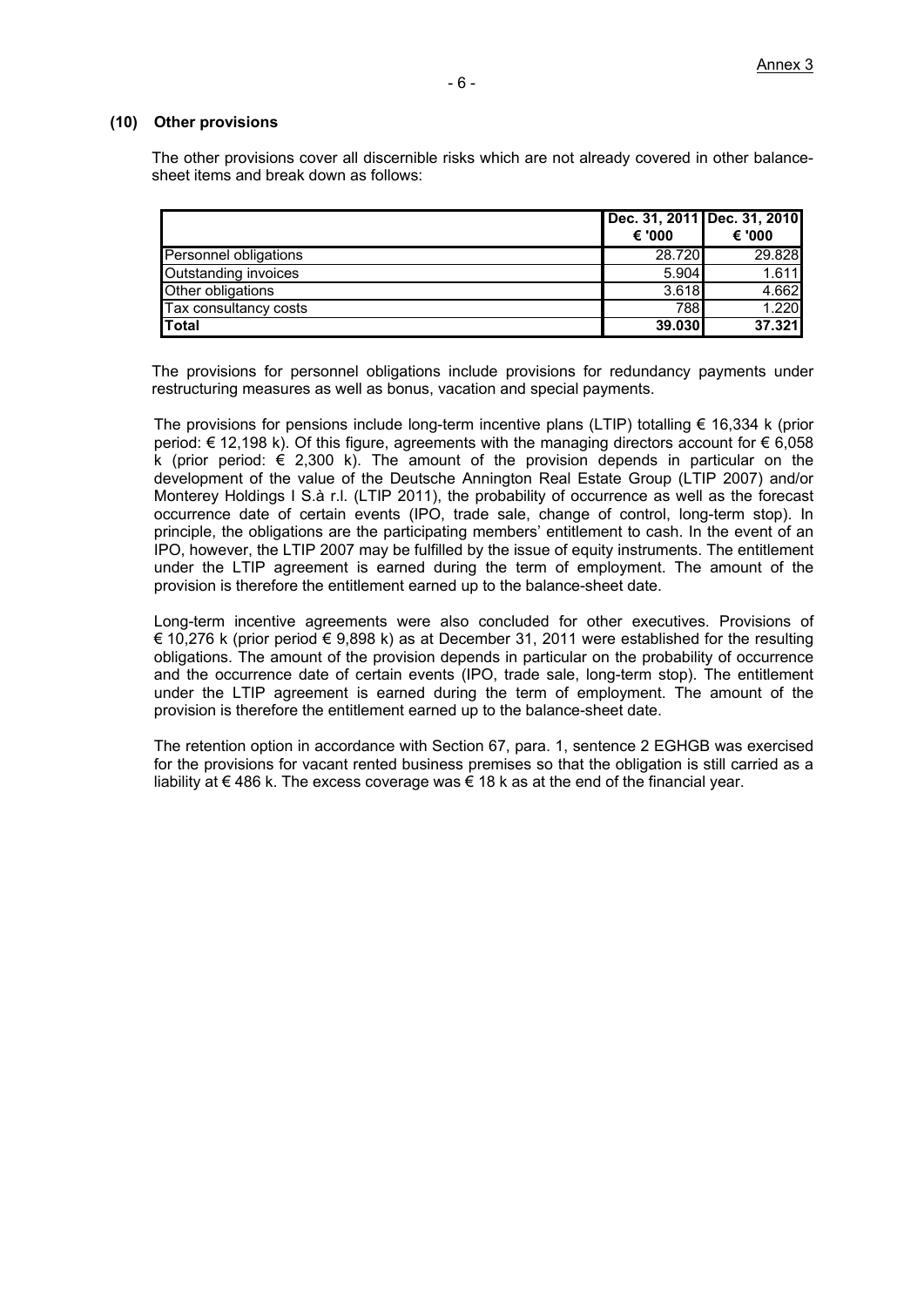#### **(11) Liabilities**

|                | Dec. 31, 2011   |                    |                                      |                        | Dec. 31, 2010   |                                            |
|----------------|-----------------|--------------------|--------------------------------------|------------------------|-----------------|--------------------------------------------|
|                |                 |                    | of which with a remaining<br>term of |                        |                 | of which<br>with a<br>remaining<br>term of |
|                | Total<br>€ '000 | < 1 year<br>€ '000 | 1 to 5 years<br>€ '000               | over 5 years<br>€ '000 | Total<br>€ '000 | $<$ 1 year<br>€ '000                       |
| Trade payables | 2.109           | 2.109              |                                      |                        | 1.524           | 1.524                                      |

The liabilities break down according to their remaining terms as follows:

The liabilities to affiliated companies mainly result from the acquisition of the FSG Group  $(€ 675,304 k)$  and financial transactions amounting to  $€ 113,459 k$  (prior period  $€ 90,987 k$ ).

companies 789.160 789.160 - 766.291 766.291 Other liabilities ( 1.079 1.045 34 - 954 889 (of which tax) (822) (822) (679) (679) **Total 792.348 792.314 34 - 768.769 768.704**

#### **C. Notes to the Income Statement**

Liabilities to affiliated

#### **(12) Other operating income**

The other operating income includes income from other onward charges ( $\epsilon$  75,456 k) as well as income not relating to the period, mainly from the reversal of other provisions amounting to € 4,943 k (prior period € 6,271 k).

#### **(13) Social security contributions and expenses for pensions and support**

The expenses for pensions amount to  $\epsilon$  1,532 k (prior period  $\epsilon$  1,315 k).

#### **(14) Amortisation of intangible assets and depreciation of tangible assets**

In the reporting period, depreciation and amortisation amounted to  $\epsilon$  1,659 k (prior period € 1,874 k). It was exclusively scheduled depreciation and amortisation.

#### **(15) Other operating expenses**

This item mainly includes legal and consultancy costs  $(\epsilon \ 32.052 \ k)$ , IT and service costs (€ 10,854 k), costs of business premises (€ 7,160 k), marketing expenses (€ 3,058 k) as well as expenses for prior years amounting to  $\epsilon$  26 k (prior period  $\epsilon$  10 k).

#### **(16) Income from equity interests**

Of the income from equity interests,  $\in 1,847$  k (prior period  $\in 1,738$  k) relates to affiliated companies and results from the takeover of the profit of Deutsche Annington WOGE Vier Bestands GmbH & Co. KG.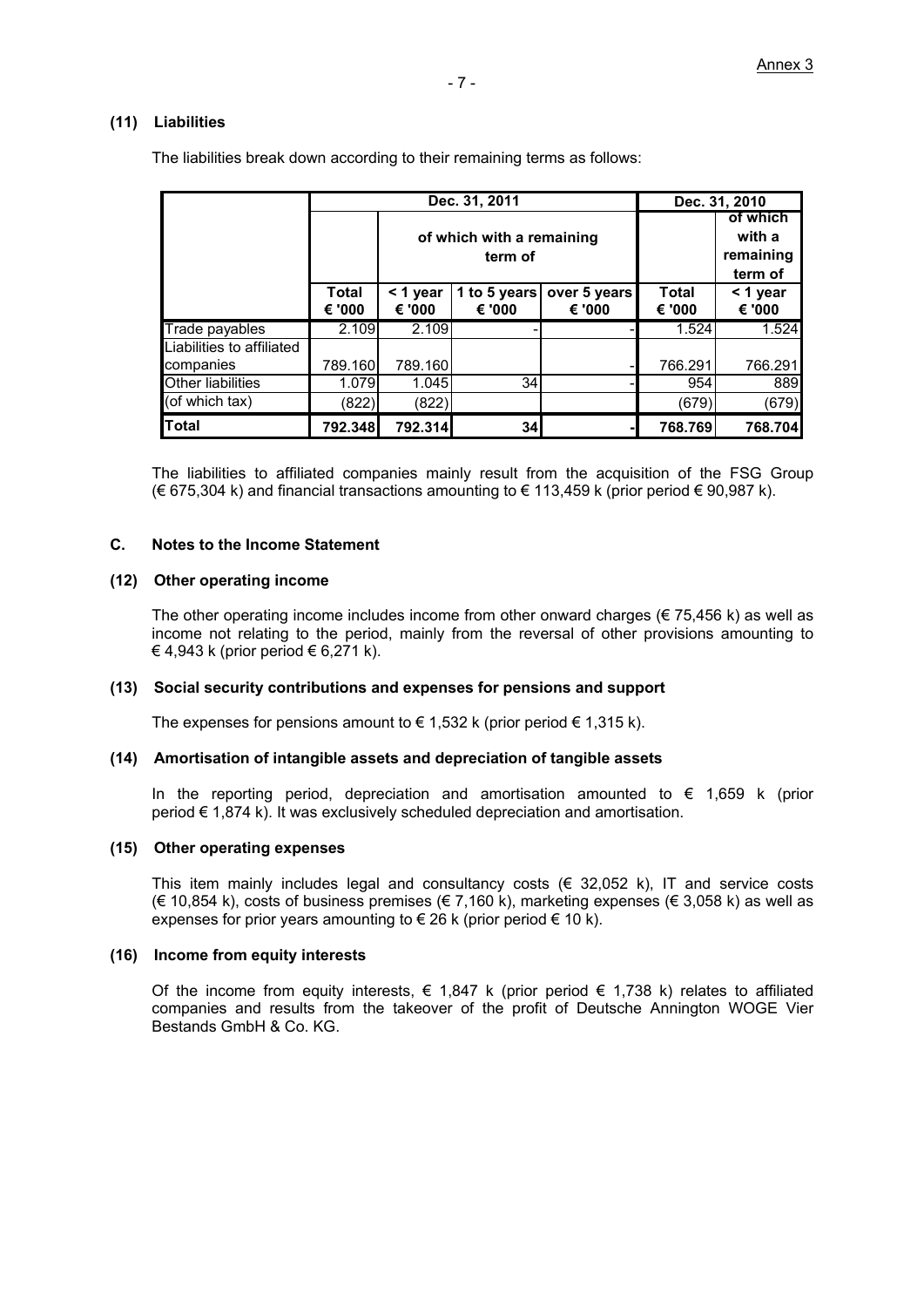#### **(17) Income from profit-and-loss transfer agreements (see Annex 2)**

|                                                 | Dec. 31, 2011<br>€ '000 |
|-------------------------------------------------|-------------------------|
|                                                 |                         |
| Frankfurter Siedlungsgesellschaft mbH (FSG) *   | 16.919                  |
| Deutsche Annington Business Management GmbH     | 1.989                   |
| Deutsche Annington Dienstleistungs GmbH         | 1.414                   |
| Deutsche Wohn-Inkasso GmbH                      | 1.334                   |
| Deutsche Annington Vertriebs GmbH               | 823                     |
| Deutsche Annington Kundenservice GmbH           | 406                     |
| Deutsche Annington Informationssysteme GmbH     | 181                     |
| Deutsche Annington Solutions GmbH               | 60                      |
| Deutsche Annington Süd GmbH                     | 47                      |
|                                                 |                         |
| Income from profit-and-loss transfer agreements | 23.                     |

**\***before allowance for guaranteed dividends to the minority shareholder of € 200 k

#### **(18) Other interest and similar income**

Of the other interest and similar income,  $\epsilon$  1,116 k (prior period  $\epsilon$  740 k) relates to affiliated companies.

#### **(19) Write-downs of financial assets and marketable securities**

In the reporting period, write-downs to the net realisable value amounting to  $\epsilon$  80 k (prior period € 317 k) were performed on shares in affiliated companies.

#### **(20) Expenses for the assumption of losses (see Annex 2)**

Of the expenses for the assumption of losses  $\epsilon$  2 k relate to Deutsche Annington Energie Service GmbH, € 58 k to Deutsche Annington Süd-West GmbH and € 1,014 k to Deutsche Annington Service GmbH.

#### **(21) Interest and similar expenses**

Of the interest and similar expenses,  $\in$  24,741 k (prior period  $\in$  6,165 k) relates to affiliated companies. The expenses arising from the unwinding of discounting for provisions amount to  $\in$  2,031 k (prior period  $\in$  2,188 k).

#### **(22) Extraordinary income**

The extraordinary income from the previous year includes one-off income arising from the firsttime valuation in accordance with the German Accounting Law Modernization Act (BilMoG) from the adjustment of securities amounting to  $\epsilon$  67 k to their fair value.

#### **(23) Extraordinary expenses**

The extraordinary expenses from the previous year contain one-off expenses resulting from the first-time valuation in accordance with BilMoG for the increase in the provision for pensions  $(€ 7,399 k)$ , the provision for part-time phased early retirement  $(€ 57 k)$  as well as other longterm personnel provisions ( $\in$  63 k).

#### **(24) Income taxes**

The tax expense shown in 2011 relates exclusively to taxes for prior years. The income taxes shown in 2010 related to corporate income tax, solidarity surcharge and municipal trade tax for the current year in the amount of  $\epsilon$  0.5 million and tax effects for prior years in the amount of  $\epsilon$ . 0.7 million.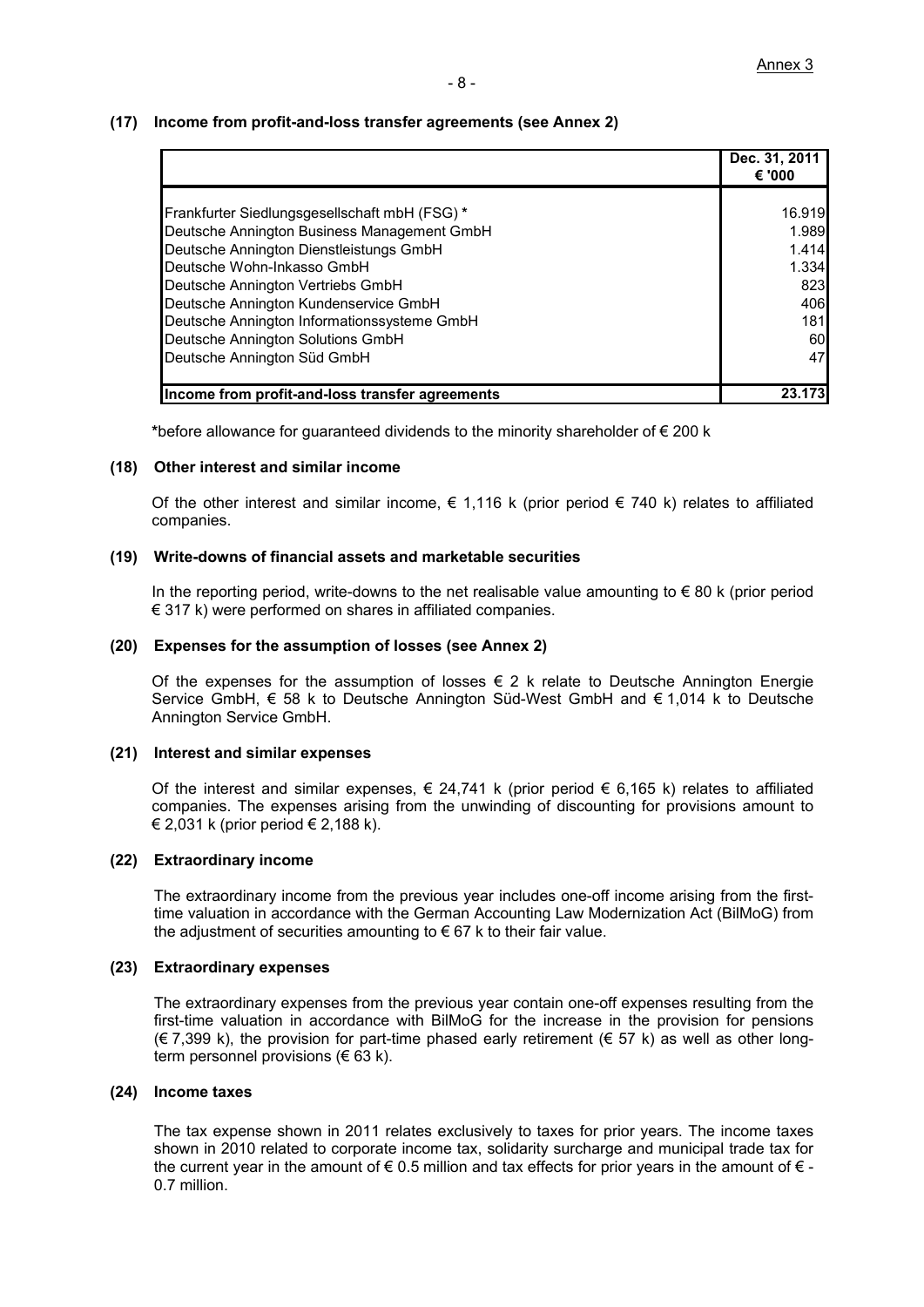#### **D. Other Information**

In the 2011 financial year an average of 203 staff were employed in the Company, of whom 203 were office workers.

There is a letter of comfort given to the seller of shares in ten railway housing companies in which DAIG undertakes to provide these companies with sufficient own funds and liquidity on a long-term basis in order to meet and fulfil their obligations under the privatisation contract for the shares in the companies dated December 14/15, 2000. The obligations comprise guarantees for the provision of housing and employment guarantees.

The following financial obligations exist for the period up to 2016:

|                                  | 2012   | 2013   | 2014   | 2015   | 2016   |
|----------------------------------|--------|--------|--------|--------|--------|
|                                  | € '000 | € '000 | € '000 | € '000 | € '000 |
| Under rental and service         |        |        |        |        |        |
| <b>I</b> contracts               | 2.352  | 1.181  | 588    | 352    | 519    |
| Under TV basic-service           |        |        |        |        |        |
| contracts                        |        | 19.950 | 15.284 | 15.284 | 85.842 |
| of which to affiliated companies | 151    | 132    | 132    | 132    | 497    |

In the financial year, Deutsche Multimedia Service GmbH signed contracts with Telekom Deutschland GmbH against the background of a joint strategic partnership. As regards assumption of debt, Telekom Deutschland GmbH and DAIG have agreed that, in addition to Deutsche Multimedia Service GmbH, DAIG will jointly and severally enter into all existing and future obligations arising from the contracts. As of the balance-sheet date, there are financial obligations of  $\epsilon$  136 million resulting from the contract for the TV basic service. These obligations are set against future income from marketing the TV basic service to the tenants.

DAIG has made an irrevocable offer to the outside shareholder of FSG-Holding GmbH, Düsseldorf, which currently holds 5.2% of the shares, to purchase its shares in FSG-Holding GmbH at fair value. This offer is limited to the end of December 31, 2017.

The following are members of the **Supervisory Board**:

Robbie Barr Chief Operating Officer of Terra Firma Capital Partners Limited, London

Arjan Breure Financial Managing Director of Terra Firma Capital Partners Limited, London

William T. Comfort Chairman of Citigroup Venture Capital, New York

Fraser Duncan Deputy Chairman Business Consultant, London

Guy Hands Chairman Chief Investment Officer of Terra Firma Capital Partners Limited, Guernsey

Wolfgang König Business Consultant, Esslingen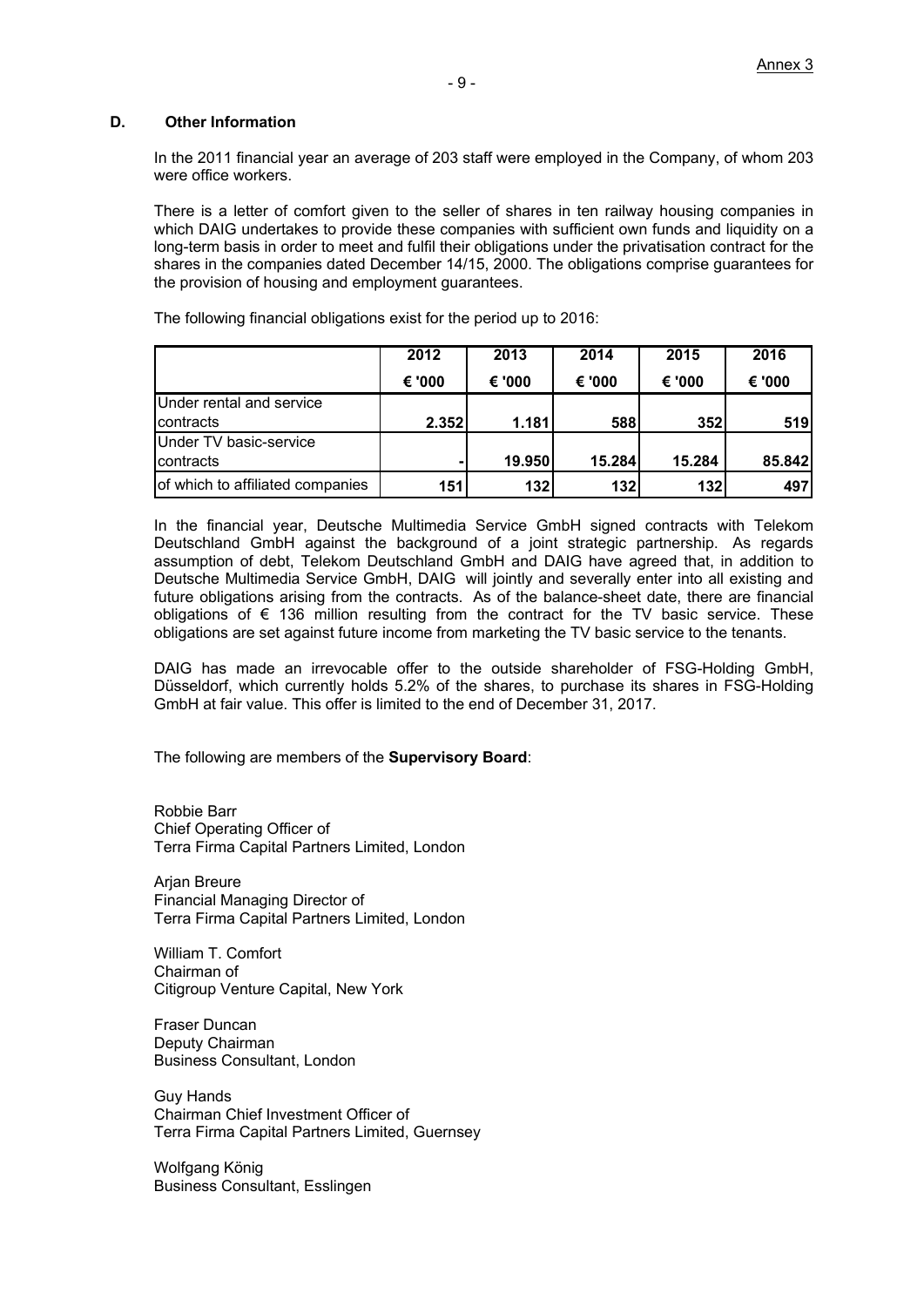Professor Dr. Klaus Rauscher Business Consultant, Berlin

The members of the Supervisory Board received  $\in$  237 k (prior period  $\in$  151 k) for their work in the financial year 2011.

The Supervisory Board does not have the rights and obligations provided for in the German Stock Corporation Law (Aktiengesetz)

The following persons have been appointed as **managing directors**:

Wiinand Donkers - Chief Executive Officer -

Klaus Freiberg - Chief Operating Officer -

Dr. A. Stefan Kirsten **from January 1, 2011** - Chief Financial Officer -

The total remuneration of the management amounted to  $\epsilon$  3.9 million (prior period  $\epsilon$  2.8 million). Of this figure,  $\epsilon$  2.3 million (prior period  $\epsilon$  1.7 million) was for fixed remuneration components including benefits in kind and other remunerations. The variable remuneration of  $\epsilon$  1.6 million (prior period  $\epsilon$  1.1 million) relates to bonus claims.

The pension obligations towards former managing directors and their dependants total € 5.6 million (prior period  $€ 1.6$  million).

In addition, the managing directors were granted subscription rights (LTIP, see also (10) Other Provisions) as a long-term component depending on the development of the value of Monterey Holdings I S.à r.l. The fair value of the subscription rights at the commitment date was  $\epsilon$  11.3 million. According to statutory requirements, a value is already to be recognised for the year of grant. The expenses for the LTIP are charged to the parent company as agreed.

Düsseldorf, February 22, 2012

Deutsche Annington Immobilien GmbH The Management

Donkers Freiberg Dr. Kirsten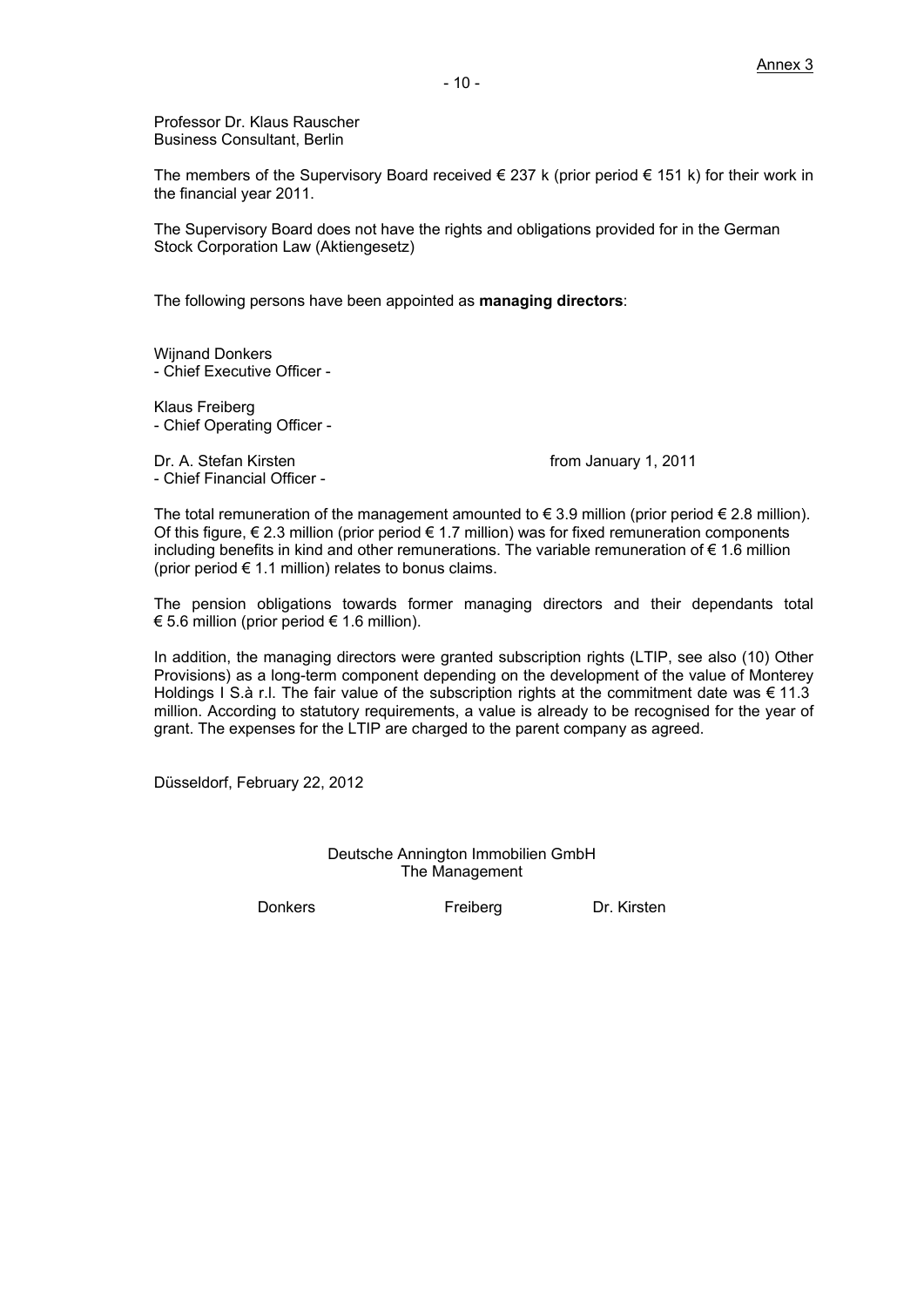#### **Deutsche Annington Immobilien GmbH, Düsseldorf**

#### **Statement of Fixed Assets Movements (in euro)**

|                                                              | Acquisition or production costs |                          |                                        |                          |                                 | <b>Accumulated depreciation</b> |              |                                        |            |                                 | <b>Book values</b>              |                                 |
|--------------------------------------------------------------|---------------------------------|--------------------------|----------------------------------------|--------------------------|---------------------------------|---------------------------------|--------------|----------------------------------------|------------|---------------------------------|---------------------------------|---------------------------------|
|                                                              | Balance on<br>January 1, 2011   | Additions                | Additions from<br>affiliated companies | Disposals                | Balance on<br>December 31, 2011 | Balance on<br>January 1, 2011   | Additions    | Additions from<br>affiliated companies | Disposals  | Balance on<br>December 31, 2011 | Balance on<br>December 31, 2011 | Balance on<br>December 31, 2010 |
| I. Intangible<br>assets<br>Aquired commercial and industrial |                                 |                          |                                        |                          |                                 |                                 |              |                                        |            |                                 |                                 |                                 |
| property rights and similar rights                           | 6,475,894.93                    | 1,434.18                 | $\overline{\phantom{a}}$               | $\sim$                   | 6,477,329.11                    | 5,289,889.15                    | 952,481.38   |                                        | $\sim$     | 6,242,370.53                    | 234,958.58                      | 1,186,005.78                    |
|                                                              | 6.475.894.93                    | 1.434.18                 |                                        | $\overline{\phantom{a}}$ | 6,477,329.11                    | 5,289,889.15                    | 952.481.38   |                                        | $\sim$     | 6,242,370.53                    | 234,958.58                      | 1,186,005.78                    |
| II. Tangible assets<br>Other equipment, fixtures,            |                                 |                          |                                        |                          |                                 |                                 |              |                                        |            |                                 |                                 |                                 |
| furniture and office equipment                               | 3,213,146.83                    | 261,454.68               | 882.44                                 | 28,354.52                | 3,447,129.43                    | 1,700,062.31                    | 706,935.46   | 49.02                                  | 28,354.52  | 2,378,692.27                    | 1,068,437.16                    | 1,513,084.52                    |
|                                                              | 3.213.146.83                    | 261.454.68               | 882.44                                 | 28,354.52                | 3,447,129.43                    | 1,700,062.31                    | 706,935.46   | 49.02                                  | 28,354.52  | 2,378,692.27                    | 1,068,437.16                    | 1,513,084.52                    |
| III. Financial assets<br>1. Shares in affiliated             |                                 |                          |                                        |                          |                                 |                                 |              |                                        |            |                                 |                                 |                                 |
| companies                                                    | 1.599.014.173.79                | 10,077,589.84            | 1.00                                   | 966,230.77               | 1,608,125,533.86                | 336,895.80                      | 80,000.00    | $\sim$                                 | $\sim$     | 416,895.80                      | 1,607,708,638.06                | 1,598,677,277.99                |
| 2. Equity interests                                          | 520.00                          | $\overline{\phantom{a}}$ | ٠                                      | $\overline{\phantom{a}}$ | 520.00                          |                                 | $\sim$       | $\sim$                                 | $\sim$     |                                 | 520.00                          | 520.00                          |
| 3. Other long-term loans                                     | 6,100,000.00                    |                          |                                        | $\overline{\phantom{a}}$ | 6,100,000.00                    | 1,038,855.77                    |              | $\sim$                                 | 113,874.56 | 924,981.21                      | 5,175,018.79                    | 5,061,144.23                    |
|                                                              | 1,605,114,693.79                | 10,077,589.84            | 1.00                                   | 966,230.77               | 1,614,226,053.86                | 1,375,751.57                    | 80,000.00    | $\sim$                                 | 113,874.56 | 1,409,626.13                    | 1,612,884,176.85                | 1,603,738,942.22                |
|                                                              | 1.614.803.735.55                | 10.340.478.70            | 883.44                                 | 994.585.29               | 1,624,150,512.40                | 8.365.703.03                    | 1.579.416.84 | 49.02                                  | 142.229.08 | 10.030.688.93                   | 1.614.187.572.59                | 1.606.438.032.52                |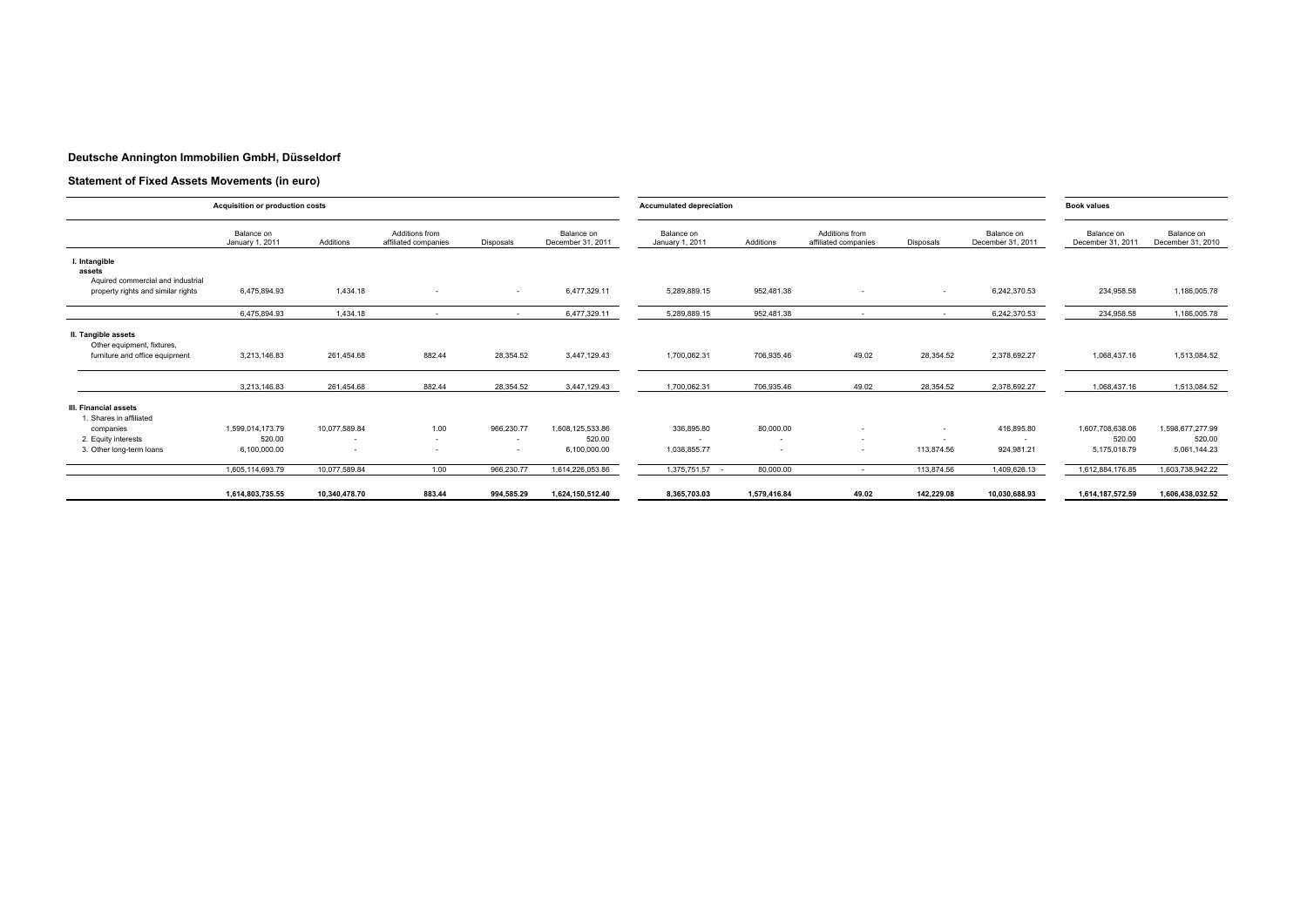#### **List of Deutsche Annington Immobilien GmbH Shareholdings as at December 31, 2011**

#### **Annex 2 to the notes**

| Company                                                                                                | Company<br>domicile  | Interest        | Equity       | Net income/<br>loss for<br>the year |
|--------------------------------------------------------------------------------------------------------|----------------------|-----------------|--------------|-------------------------------------|
|                                                                                                        |                      | %               | € '000s      | € '000s                             |
| Baugesellschaft Bayern mbH                                                                             | Munich               | 94.90           | 113,122      | 2,291                               |
| Bundesbahn Wohnungsbaugesellschaft Kassel Gesellschaft mit beschränkter Haftung                        | Kassel               | 94.90           | 5,079        | $-1,986$                            |
| Bundesbahn-Wohnungsbaugesellschaft Regensburg mbH                                                      | Regensburg           | 94.90           | 52,885       | $-154$                              |
| BWG Frankfurt am Main Bundesbahn-Wohnungsgesellschaft mbH                                              | Frankfurt            | 94.90           | 72,571       | 1,712                               |
| DA DMB Netherlands B.V.                                                                                | Eindhoven/NL         | 100.00          | 36,404       | 3,447                               |
| Deutsche Annington Bestands GmbH & Co.KG                                                               | Bochum               | 100.00          | 378,307      | 54,073                              |
| Deutsche Annington Beteiligungsverwaltungs GmbH                                                        | Düsseldorf           | 100.00          | 202,444      | $-20,314$                           |
| Deutsche Annington Bewirtschaftungs GmbH & Co.KG                                                       | Bochum               | 100.00          | 354,447      | 25,743                              |
| Deutsche Annington Business Management GmbH                                                            | Bochum               | 100.00          | 1,050        | $1,989$ <sup>1)</sup> 2) 3)         |
| Deutsche Annington DEWG GmbH & Co.KG                                                                   | Bochum               | 100.00          | 7,279        | 1,107                               |
| Deutsche Annington DEWG Verwaltungs GmbH                                                               | Düsseldorf           | 99.60           | 28           | 1                                   |
| Deutsche Annington DID Verwaltungs GmbH                                                                | Düsseldorf           | 99.60           | 24           | 0                                   |
| Deutsche Annington Dienstleistungs GmbH                                                                | Bochum               | 100.00          | 439          | 2) 3<br>1)<br>1,414                 |
| Deutsche Annington DMB Eins GmbH                                                                       | Bochum               | 100.00          | 1,910        | -1)<br>11                           |
| Deutsche Annington Dritte Beteiligungsgesellschaft mbH                                                 | Düsseldorf           | 100.00          | 22           | 0                                   |
| Deutsche Annington EisenbahnWG Karlsruhe Bestands GmbH & Co.KG                                         | Bochum               | 100.00          | 65,374       | 5,453                               |
| Deutsche Annington EisenbahnWG Karlsruhe Bewirtschaftungs GmbH & Co.KG                                 | Bochum               | 100.00          | 25,260       | 2,652                               |
| Deutsche Annington EisenbahnWG Karlsruhe Verwaltungs GmbH                                              | Düsseldorf           | 99.60           | 22           | 0<br>$-2^{1}$ 2)                    |
| Deutsche Annington Energie Service GmbH                                                                | Bochum               | 100.00          | 25<br>22,514 |                                     |
| Deutsche Annington EWG Augsburg GmbH & Co.KG                                                           | Munich<br>Düsseldorf | 100.00<br>99.60 | 22           | 989<br>0                            |
| Deutsche Annington EWG Augsburg Verwaltungs GmbH<br>Deutsche Annington EWG Essen Bestands GmbH & Co.KG | Essen                | 100.00          | 62,386       | 3,502                               |
| Deutsche Annington EWG Essen Bewirtschaftungs GmbH & Co.KG                                             | Essen                | 100.00          | 21,296       | 1,619                               |
|                                                                                                        | Düsseldorf           |                 | 23           | 0                                   |
| Deutsche Annington EWG Essen Verwaltungs GmbH                                                          |                      | 99.60           |              |                                     |
| Deutsche Annington EWG Frankfurt Bestands GmbH & Co.KG                                                 | Bochum               | 100.00          | 99,730       | 8,020                               |
| Deutsche Annington EWG Frankfurt Bewirtschaftungs GmbH & Co.KG                                         | Bochum               | 100.00          | 52,774       | 2,930                               |
| Deutsche Annington EWG Frankfurt Verwaltungs GmbH                                                      | Düsseldorf           | 99.60           | 21           | 0                                   |
| Deutsche Annington EWG Kassel Bestands GmbH & Co.KG                                                    | Bochum               | 100.00          | 9,457        | 241                                 |
| Deutsche Annington EWG Kassel Bewirtschaftungs GmbH & Co.KG                                            | Bochum               | 100.00          | 32,213       | 2,068                               |
| Deutsche Annington EWG Kassel Verwaltungs GmbH                                                         | Düsseldorf           | 99.60           | 23           | 0                                   |
| Deutsche Annington EWG Köln Bestands GmbH & Co.KG                                                      | Bochum               | 100.00          | 90,130       | 6,786                               |
| Deutsche Annington EWG Köln Bewirtschaftungs GmbH & Co.KG                                              | Bochum               | 100.00          | 99,281       | 5,003                               |
| Deutsche Annington EWG Köln Verwaltungs GmbH                                                           | Düsseldorf           | 99.60           | 24           | 0                                   |
| Deutsche Annington EWG Mainz GmbH & Co.KG                                                              | Bochum               | 100.00          | 83,758       | 3,323                               |
| Deutsche Annington EWG Mainz Verwaltungs GmbH                                                          | Düsseldorf           | 99.60           | 23           | 0                                   |
| Deutsche Annington EWG München Bestands GmbH & Co.KG                                                   | Munich               | 100.00          | 94,640       | 6,630                               |
| Deutsche Annington EWG München Bewirtschaftungs GmbH & Co.KG                                           | Munich               | 100.00          | 79,890       | 2,683                               |
| Deutsche Annington EWG München Verwaltungs GmbH                                                        | Düsseldorf           | 99.60           | 22           | 0                                   |
| Deutsche Annington EWG Nürnberg GmbH & Co.KG                                                           | Munich               | 100.00          | 60,693       | 4,898                               |
| Deutsche Annington EWG Nürnberg Verwaltungs GmbH                                                       | Düsseldorf           | 99.60           | 22           | 0                                   |
| Deutsche Annington EWG Regensburg GmbH & Co.KG                                                         | Düsseldorf           | 100.00          | 43,960       | 3,308                               |
| Deutsche Annington EWG Regensburg Verwaltungs GmbH                                                     | Düsseldorf           | 99.60           | 22           | 0                                   |
| Deutsche Annington Finance GmbH                                                                        | Düsseldorf           | 100.00          | 2,577        | 371                                 |
| Deutsche Annington Fundus Immobiliengesellschaft mbH                                                   | Cologne              | 100.00          | 3,179        | $1,281$ <sup>1)</sup>               |
| Deutsche Annington Fünfte Beteiligungsgesellschaft mbH                                                 | Düsseldorf           | 100.00          | 3,412        | 76                                  |
|                                                                                                        | Kiel                 | 100.00          | 1,566        | 158                                 |
| Deutsche Annington Haus GmbH                                                                           |                      |                 |              |                                     |
| Deutsche Annington Heimbau Bestands GmbH & Co.KG                                                       | Bochum               | 100.00          | 202,503      | 10,538                              |
| Deutsche Annington Heimbau Bewirtschaftungs GmbH & Co.KG                                               | Bochum               | 100.00          | 65,366       | 4,209                               |
| Deutsche Annington Heimbau GmbH                                                                        | Kiel                 | 100.00          | 29,218       | 1,130                               |
| Deutsche Annington Heimbau Verwaltungs GmbH                                                            | Düsseldorf           | 99.60           | 22           | 0                                   |
| Deutsche Annington Holdings Drei GmbH                                                                  | Bochum               | 100.00          | 13,248       | 448                                 |
| Deutsche Annington Holdings Eins GmbH                                                                  | Düsseldorf           | 100.00          | 155,251      | $-769$                              |
| Deutsche Annington Holdings Fünf GmbH                                                                  | Düsseldorf           | 100.00          | 36,920       | $-78$ <sup>1)</sup>                 |
| Deutsche Annington Holdings Sechs GmbH                                                                 | Bochum               | 100.00          | 24           | $-72$                               |
| Deutsche Annington Holdings Vier GmbH                                                                  | Düsseldorf           | 100.00          | 36,715       | $-85$                               |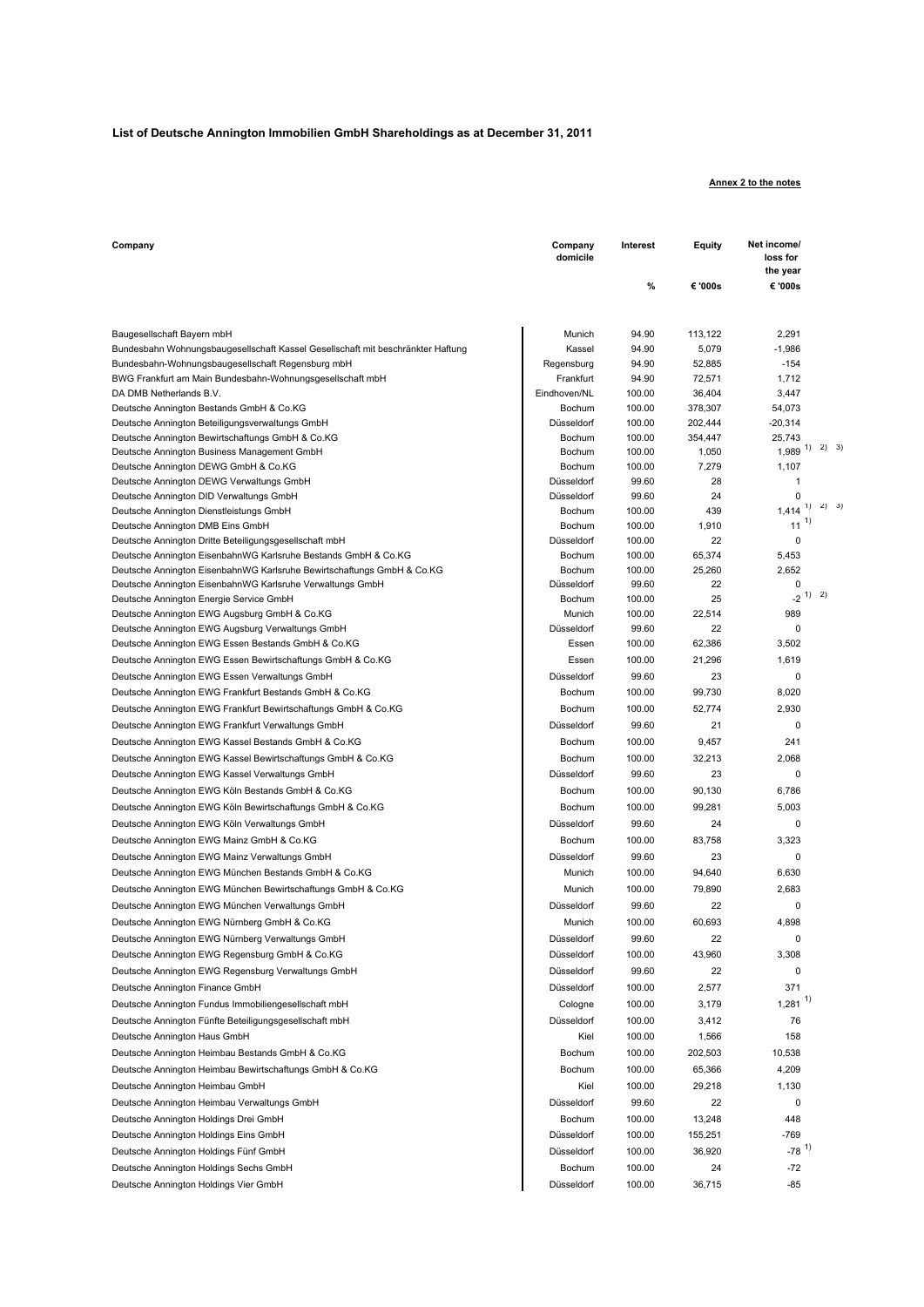#### **List of Deutsche Annington Immobilien GmbH Shareholdings as at December 31, 2011**

#### **Annex 2 to the notes**

| Company                                                           | Company<br>domicile | Interest | Equity     | Net income/<br>loss for<br>the year |
|-------------------------------------------------------------------|---------------------|----------|------------|-------------------------------------|
|                                                                   |                     | %        | € '000s    | € '000s                             |
| Deutsche Annington Holdings Vier GmbH & Co.KG                     | Bochum              | 100.00   | 34,932     | 98                                  |
| Deutsche Annington Holdings Zwei GmbH                             | Düsseldorf          | 100.00   | 138,847    | $-637$ <sup>1)</sup>                |
| Deutsche Annington Immobiliendienstleistung Bestands GmbH & Co.KG | Bochum              | 100.00   | 30,058     | 1,476                               |
| Deutsche Annington Immobilien-Dienstleistungen GmbH               | Düsseldorf          | 100.00   | 7,771      | $-3,244$ <sup>1)</sup>              |
| Deutsche Annington Immobilienmanagement GmbH                      | Bochum              | 100.00   | 24         | $-1$                                |
| Deutsche Annington Immobilienservice GmbH                         | Munich              | 100.00   | 25         | 4<br>$3^{1}$                        |
| Deutsche Annington Immobilienservice West GmbH                    | Bochum              | 100.00   | 25         | 4<br>$2\,$ $^{\prime\prime}$        |
| Deutsche Annington Informationssysteme GmbH                       | Düsseldorf          | 100.00   | 2,124      | $1)$ 2) 3<br>181                    |
| Deutsche Annington Interim DAMIRA GmbH                            | Düsseldorf          | 100.00   | 443        | 30                                  |
| Deutsche Annington Kundenservice GmbH                             | Bochum              | 100.00   | 289        | $1)$ 2) 3<br>406                    |
| Deutsche Annington MIRA Bestands GmbH & Co.KG                     | Bochum              | 100.00   | 63,044     | 20,390                              |
| Deutsche Annington MIRA Bewirtschaftungs GmbH & Co.KG             | Bochum              | 100.00   | 63,824     | 5,586                               |
| Deutsche Annington MIRA Verwaltungs GmbH                          | Düsseldorf          | 99.60    | 22         | 0                                   |
| Deutsche Annington Personalservice GmbH                           | Bochum              | 100.00   | 25         | 2)<br>$\overline{4}$<br>1)<br>0     |
| Deutsche Annington Regenerative Energien GmbH                     | Bochum              | 100.00   | 187        | 1                                   |
| Deutsche Annington Revisionsgesellschaft mbH                      | Düsseldorf          | 100.00   | 49         | -1                                  |
| Deutsche Annington Rheinland Immobiliengesellschaft mbH           | Cologne             | 100.00   | 13,762     | $1,699$ <sup>1)</sup>               |
| Deutsche Annington Rhein-Ruhr GmbH & Co.KG                        | Düsseldorf          | 100.00   | 23,878     | 4,007                               |
| Deutsche Annington Service GmbH                                   | Frankfurt           | 100.00   | 63         | $1)$ 2) 3<br>$-1,014$               |
| Deutsche Annington Solutions GmbH                                 | Bochum              | 100.00   | 25         | 1) 2)<br>61                         |
| Deutsche Annington Süd GmbH                                       | Munich              | 100.00   | 26         | $47$ <sup>1)</sup> 2)               |
| Deutsche Annington Süd-West GmbH                                  | Frankfurt           | 100.00   | 100        | $-58$ <sup>1)</sup> 2)              |
| Deutsche Annington Vermögensgesellschaft mbH & Co.KG              | Bochum              | 100.00   | 675,083    | 72,792                              |
| Deutsche Annington Vertriebs GmbH                                 | Bochum              | 100.00   | 284        | 2) 3<br>1)<br>823                   |
| Deutsche Annington Vierte Beteiligungsgesellschaft mbH            | Düsseldorf          | 99.60    | 23         | 0                                   |
| Deutsche Annington WOGE Drei Verwaltungs GmbH                     | Düsseldorf          | 99.60    | 23         | 0                                   |
| Deutsche Annington WOGE Eins Verwaltungs GmbH                     | Düsseldorf          | 99.60    | 22         | 0                                   |
| Deutsche Annington WOGE Fünf Bestands GmbH & Co. KG               | Bochum              | 100.00   | 251        | 23                                  |
| Deutsche Annington WOGE Fünf Bewirtschaftungs GmbH & Co. KG       | Bochum              | 100.00   | 82,377     | 650                                 |
| Deutsche Annington WOGE Fünf Verwaltungs GmbH                     | Düsseldorf          | 100.00   | 23         | 0                                   |
| Deutsche Annington WOGE Sechs Bestands GmbH & Co.KG               | Bochum              | 100.00   | 1          | 84                                  |
| Deutsche Annington WOGE Sechs Bewirtschaftungs GmbH & Co.KG       | Bochum              | 100.00   | 9,320      | 859                                 |
| Deutsche Annington WOGE Sechs Verwaltungs GmbH                    | Bochum              | 100.00   | 24         | 0                                   |
| Deutsche Annington WOGE Sieben Verwaltungs GmbH                   | Düsseldorf          | 100.00   | 22         | 1                                   |
| Deutsche Annington WOGE Vier Bestands GmbH & Co.KG                | Bochum              | 100.00   | 12,847     | 1,946                               |
| Deutsche Annington WOGE Vier GmbH & Co.KG                         | Düsseldorf          | 100.00   | $-182,277$ | 3,016                               |
| Deutsche Annington Wohnungsgesellschaft I Bestands GmbH & Co.KG   | Bochum              | 100.00   | 17,060     | 4,110                               |
| Deutsche Annington Wohnungsgesellschaft I mbH                     | Essen               | 100.00   | 37,553     | $1,509$ <sup>1)</sup>               |
| Deutsche Annington Wohnungsgesellschaft III Bestands GmbH & Co.KG | Bochum              | 100.00   | 21,624     | 1,697                               |
| Deutsche Annington Wohnungsgesellschaft III mbH                   | Bochum              | 100.00   | 32,422     | $-395$ <sup>1)</sup>                |
| Deutsche Annington Zweite Beteiligungsgesellschaft mbH            | Essen               | 100.00   | 52         | $-2$                                |
| Deutsche Eisenbahn-Wohnungs-Holdings GmbH & Co.KG                 | Leipzig             | 100.00   | 11,938     | 3,871                               |
| Deutsche Multimedia Service GmbH                                  | Düsseldorf          | 100.00   | 24         | $-1$                                |
| Deutsche TGS West GmbH                                            | Düsseldorf          | 51.00    |            | $\overline{\mathbf{r}}$<br>$-104$   |
|                                                                   |                     |          | 1,211      | $1)$ 2) 4<br>1,339                  |
| Deutsche Wohn-Inkasso GmbH                                        | Bochum              | 100.00   | 25         |                                     |
| Eisenbahn-Siedlungsgesellschaft Augsburg mbH (Siegau)             | Augsburg            | 94.90    | 8,438      | $-879$<br>2,566                     |
| Eisenbahn-Wohnungsbau-Gesellschaft Karlsruhe GmbH                 | Karlsruhe           | 94.90    | 106,671    |                                     |
| Eisenbahn-Wohnungsbaugesellschaft Köln mbH                        | Cologne             | 94.90    | 145,059    | 203                                 |
| Eisenbahn-Wohnungsbaugesellschaft Nürnberg GmbH                   | Nuremberg           | 94.90    | 9,474      | $-726$<br>$16,919$ <sup>1)</sup> 2) |
| Frankfurter Siedlungsgesellschaft mbH                             | Düsseldorf          | 100.00   | 431,691    |                                     |
| FSG Immobilien GmbH & Co.KG                                       | Düsseldorf          | 100.00   | 193,025    | 10,874                              |
| FSG Immobilien Verwaltungs GmbH                                   | Düsseldorf          | 100.00   | 21         | $-1$                                |
| FSG-Holding GmbH                                                  | Düsseldorf          | 94.80    | 9,759      | 70                                  |
| Immobilienfonds Koblenz-Karthause Wolfgang Hober KG               | Düsseldorf          | 92.71    | $-2,858$   | 225                                 |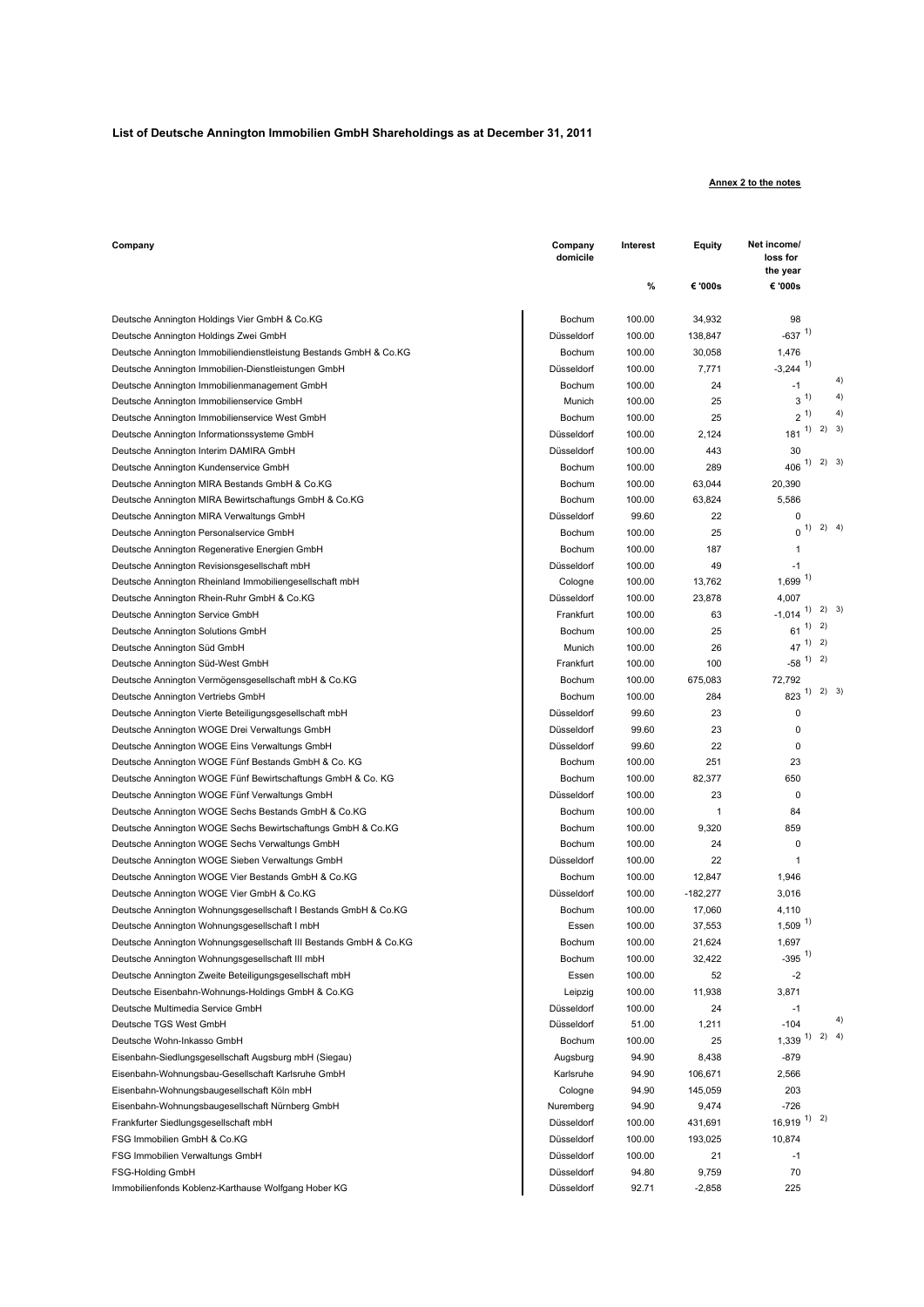#### **List of Deutsche Annington Immobilien GmbH Shareholdings as at December 31, 2011**

#### **Annex 2 to the notes**

| Company                                                          | Company<br>domicile | Interest | Equity  | Net income/<br>loss for<br>the year |
|------------------------------------------------------------------|---------------------|----------|---------|-------------------------------------|
|                                                                  |                     | $\%$     | € '000s | € '000s                             |
| JANANA Grundstücksgesellschaft mbH & Co.KG                       | Grünwald            | 94.90    | 2,265   | 3.726                               |
| KADURA Grundstücksgesellschaft mbH & Co.KG                       | Grünwald            | 94.91    | 26.382  | $-224$                              |
| LEMONDAS Grundstücksgesellschaft mbH & Co.KG                     | Grünwald            | 94.90    | 1.359   | 92                                  |
| LEVON Grundstücksgesellschaft mbH & Co.KG                        | Grünwald            | 94.90    | 6,016   | 2,124                               |
| MAKAB Beteiligungs Eins GmbH                                     | Düsseldorf          | 100.00   | 22      | $-30$                               |
| MAKAB Grundstücksgesellschaft mbH & Co.KG                        | Grünwald            | 100.00   | 71      | $-88$                               |
| MAKANA Beteiligungsgesellschaft Eins GmbH                        | Düsseldorf          | 100.00   | 2.302   | -9                                  |
| MAKANA Grundstücksgesellschaft mbH & Co. KG                      | Grünwald            | 94.90    | 10.381  | 29                                  |
| MANGANA Grundstücksgesellschaft mbH & Co.KG                      | Grünwald            | 94.90    | 1.544   | 148                                 |
| MELCART Grundstücks-Verwaltungsgesellschaft mbH                  | Grünwald            | 94.80    | 858     | 41                                  |
| MIRA Grundstücksgesellschaft mbH                                 | Düsseldorf          | 94.90    | 135,152 | $-5,265$ <sup>1</sup>               |
| MIRIS Beteiligungs Eins GmbH                                     | Düsseldorf          | 100.00   | 31      | $-7$                                |
| MIRIS Grundstücksgesellschaft mbH & Co.KG                        | Grünwald            | 94.90    | 1,899   | 13                                  |
| Monterey Capital I S.à r.l.                                      | Luxembourg/L        | 100.00   | 10      | $-4$                                |
| Prima Beteiligungsgesellschaft mbH                               | <b>Berlin</b>       | 100.00   | 25      | 1                                   |
| Prima Immobilien GmbH & Co.KG                                    | <b>Berlin</b>       | 100.00   | 21.659  | 2,069                               |
| Prima Wohnbauten Privatisierungs-Management GmbH                 | <b>Berlin</b>       | 94.54    | 23.845  | 851                                 |
| "Siege" Siedlungsgesellschaft für das Verkehrspersonal mbH Mainz | Mainz               | 94.90    | 74.649  | $-1.139$                            |
| Viterra Holdings Eins GmbH                                       | Düsseldorf          | 100.00   | 710,894 | $-1$                                |
| Viterra Holdings Zwei GmbH                                       | Düsseldorf          | 100.00   | 710.364 | $-820$                              |
| Wohnungsgesellschaft Ruhr-Niederrhein mbH Essen                  | Essen               | 94.90    | 39,528  | $-4,055$                            |

<sup>1)</sup> Result before transfer of result

2) Profit-and-loss transfer agreement with DAIG

 $3)$  Exemption according to section 264 para. 3 HGB

4) Result from short business year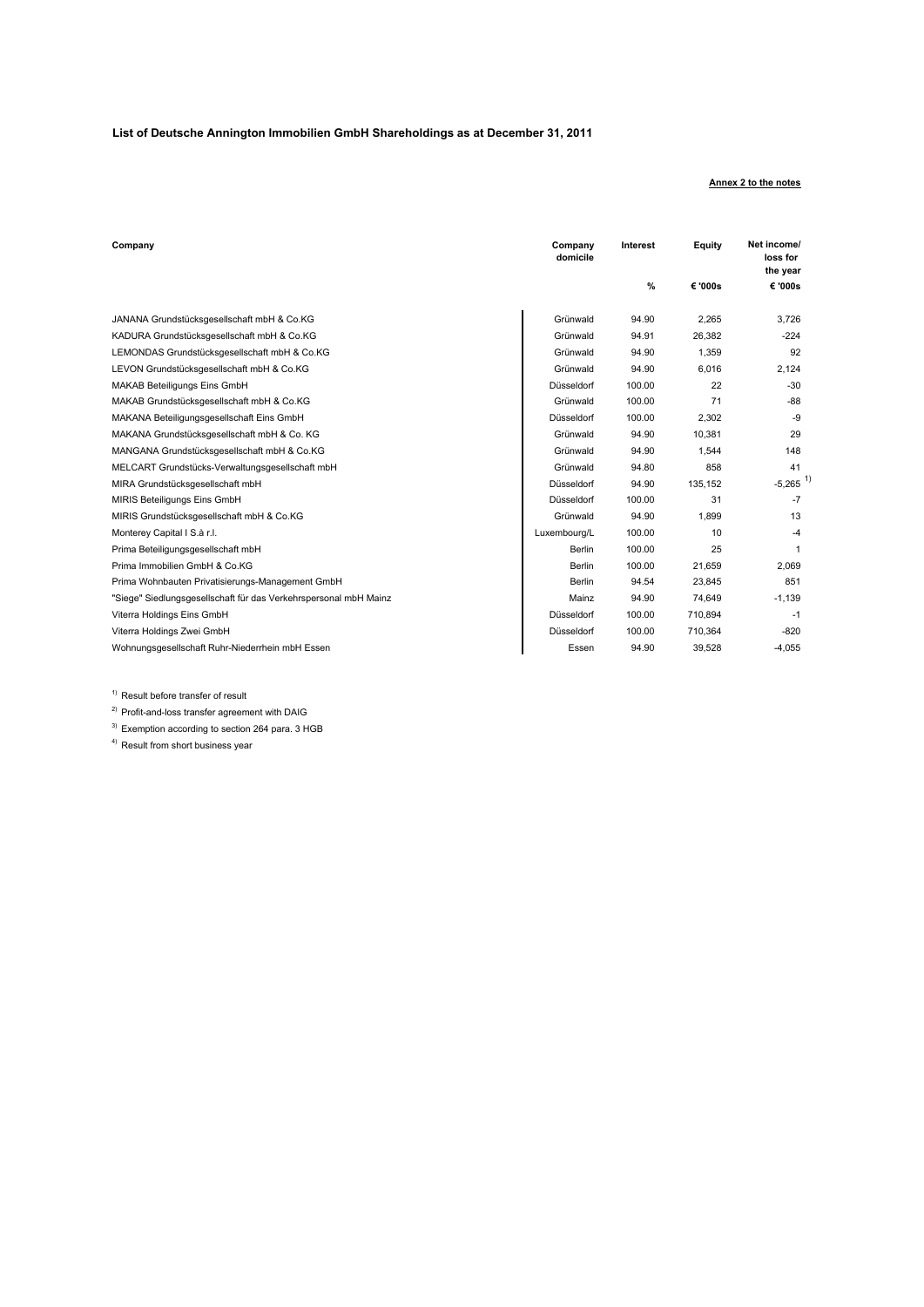# **Deutsche Annington Immobilien GmbH 2011 Management Report**

# **1. Economic Environment**

# **OVERALL ECONOMY: German economy with stable domestic demand**

Overall, the German economy grew by 3.0% in 2011. The upswing is firmly anchored in domestic demand. According to the Federal Ministry of Economics and Technology (BMWi), the euro debt crisis dampened economic activity, but the rise in real disposable income stabilised domestic demand. Reasons for the increase in income were higher employment and higher wages and salaries. The driver of this positive trend was primarily industrial output, although the second half of 2011 saw a decline in new orders for industry.

In its autumn forecast, the German government stated that it expected the disposable income of private households to rise by 3.2% in 2011. This would be the largest increase in disposable income since the reunification boom.

The situation on the German labour market continued to improve in 2011. According to the Federal Employment Agency, adjusted for seasonal effects, the number of people in employment and the number in jobs subject to social security deductions increased in 2011; at the same time, unemployment fell.

# **HOUSING MARKET: rents rise in Germany**

Residential rents continued to rise in 2011. According to information from the German Association of Real Estate Consultants, Agents, Managers and Experts (IVD), the rents in new contracts for apartments built before 1948 of an average standard rose on a national average by 2.9% compared with the previous year. For apartments built after 1949, the increase was 2.1%. Overall, IVD is expecting rents in new contracts in Germany to steadily increase more or less nationwide: in cities, rates of increase are 5.8% (built before or in 1948) and 3.8% (built after 1949). In towns with up to 50,000 inhabitants, rents rose by 2.8% and 2.1%, respectively. Even in rural areas and in towns with less than 30,000 inhabitants, the rents were about 1.0% above the pre-year level. In the ranking of the large-area states, Lower Saxony and Bavaria came top of the table with rent increases of 4.9% and 3.9% respectively above the national average, whilst in Mecklenburg-Western Pomerania and Schleswig-Holstein rents fell compared with the previous year (-2.3% and -0.8%).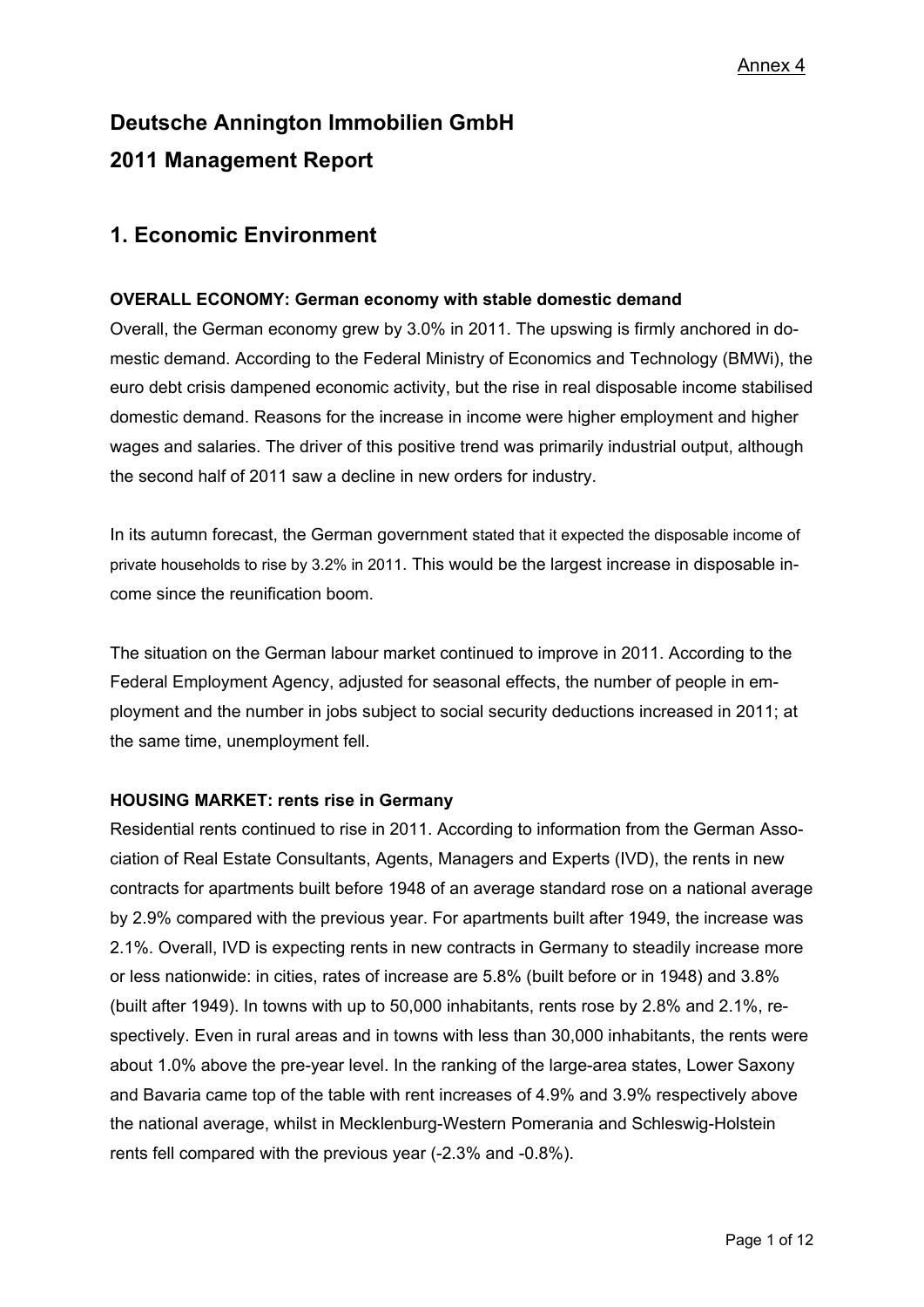According to the residential rent index issued by the Hamburg research and consultancy company, F+B, rents under existing rental contracts rose by an average of 1.0% in 2011 compared with the previous year. The residential rent index determined in surveys by F+B is based on a comparison of the net rent for apartments with an area of 65 square metres, average appointments and located in towns with at least 20,000 inhabitants as well as the published rent indices.

Rising rents are also to be observed in the new-build segment, although the increases are smaller. In cities, new-build rents (average standard) are increasing by 2.8% and in rural areas by 1.2%. In a ten-year comparison, rents have increased in cities by nearly 20%, in rural areas, by contrast, by 4.5%.

Analysts of HSH Nordbank are expecting rents to continue to rise in 2012 particularly in the housing markets of cities and in the west German growth regions.

# **Regional differences in the vacancy rate**

The vacancy rate in the properties owned by housing companies represented by GdW Bundesverband deutscher Wohnungs- und Immobilienunternehmen e.V. fell from 5.5% in 2009 to 5.3% in 2010. This development was driven by a fall in the vacancy rate of 0.7 percentage points to 8.3% in the five new states (formerly East Germany), while the vacancy rate in the old German states stagnated at 2.9%. For 2011, GdW estimates that the vacancy rate decreased overall by 0.2 percentage points to 5.1%, falling to 8.0% in the new states while increasing moderately to 3.0% in the old states.

#### **Purchase prices for residential properties continue to increase**

The purchase prices for residential properties continued to rise in 2011 after considerable growth in 2010. This development was driven above all by the increase in prices for owneroccupier apartments. Experts of the research and consultancy institute, F+B, explain this by higher demand as a result of a trend towards investment in real assets. According to the F+B residential property index, the prices for owner-occupied apartments rose from the fourth quarter of 2010 to the end of the third quarter of 2011 by 2.9 percentage points, the prices for single-family houses moderately by 0.7 percentage points and the prices for multi-family houses also moderately by 0.6 percentage points. The development in single-family and multi-family houses fluctuated over the course of the year. The Association of German Pfandbrief Banks (vdp) also sees a rise in prices for owner-occupied apartments in this period.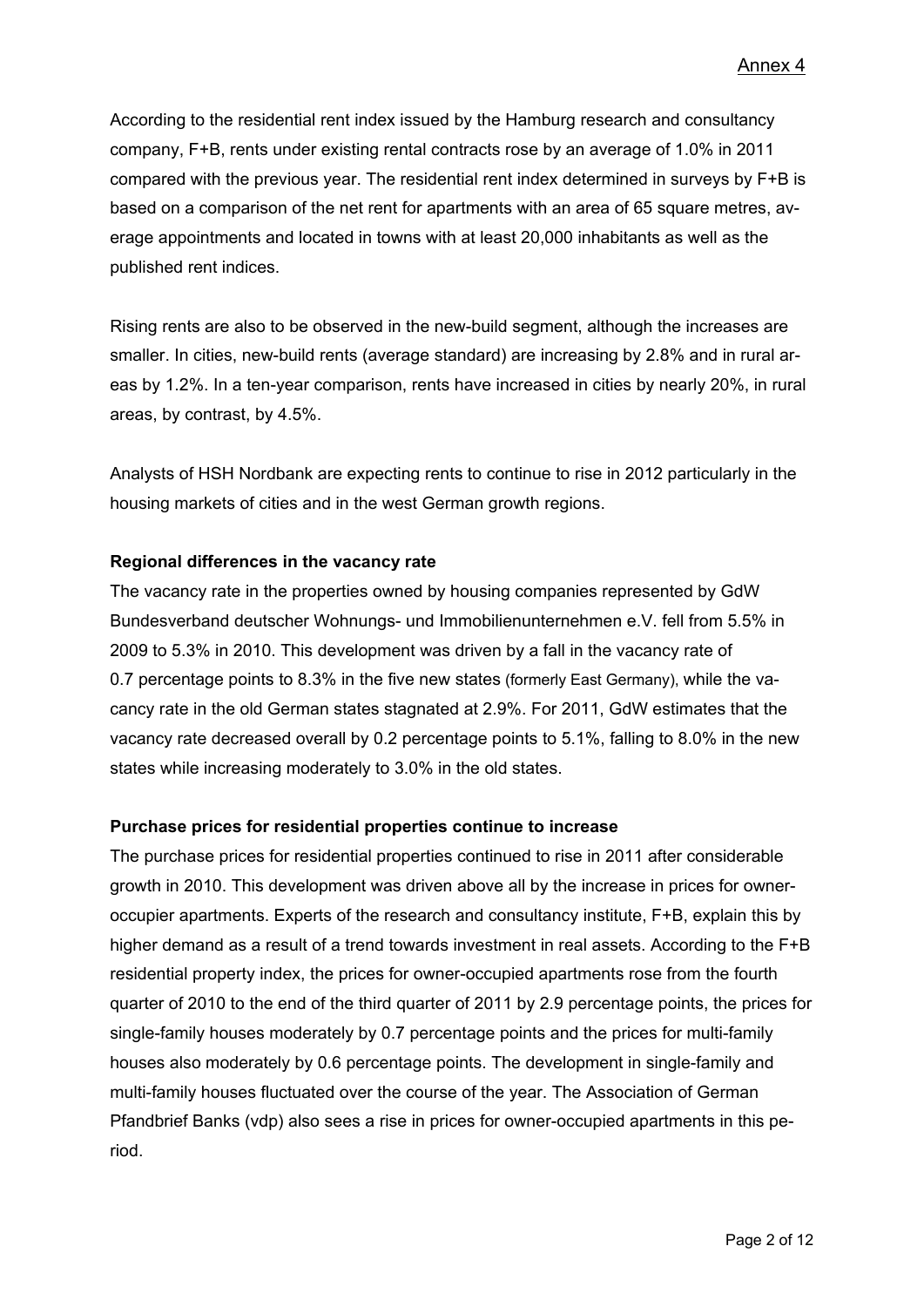# **German tenants considering purchasing an apartment**

By European comparison of home ownership rates, Germany is last but one at 43%, followed only by Switzerland. There are, however, considerable regional differences according to a study by PATRIZIA Research. Home ownership rates in Saarland and in Rhineland-Palatinate are higher than average whereas they are particularly low in the city states of Berlin and Hamburg. According to a representative survey conducted by the real-estate service provider, Immowelt, in 2011, roughly one in four tenants is considering buying an apartment.

# **More building permits, historically low financing terms**

According to the Federal Statistical Office, building permits were issued for the construction of 167,700 apartments from January to September 2011. That is an increase of 21.6% compared with the same period in 2010. The number of building permits for multi-family houses rose particularly sharply by 26.5%. Despite a slowing of momentum in the housing construction sector in the second half of 2011, Förderbank Kreditanstalt für Wiederaufbau (KfW), the German promotional bank, estimates that some 156,000 new housing units were completed in 2011. According to information provided by GdW, the demands on energy efficiency and high land prices mean that it is often only worthwhile building new apartments for rent in the top-rent segment. Social housing promotion schemes will remain necessary after 2013 if the demand for new, reasonably priced, barrier-free and energy-efficient apartments is to be covered.

In view of the development of the residential real estate markets, the Deutsche Annington Immobilien Group expects rents to continue rising, particularly in cities. The demand for apartments in existing buildings will also increase further there. The following regions correspond to the business units of the Deutsche Annington Immobilien Group; the average rents mentioned are for market rents for average locations.

# **Westphalia:**

The Westphalia business unit mainly includes our housing stocks in the eastern Ruhr area and the bordering towns and cities. Structural changes in recent years, such as a decline in the population and high unemployment, are having a direct impact on disposable income. The market rents vary from city to city, as illustrated by net rents of  $\epsilon$  5.20 per square metre in Dortmund, € 4.85 per square metre in Hagen and € 4.50 per square metre in Unna. Overall, the rents in these towns and cities have tended to remain stable or in some cases have even risen slightly in recent years. We are expecting the stable trend in the development of rents to continue in this region.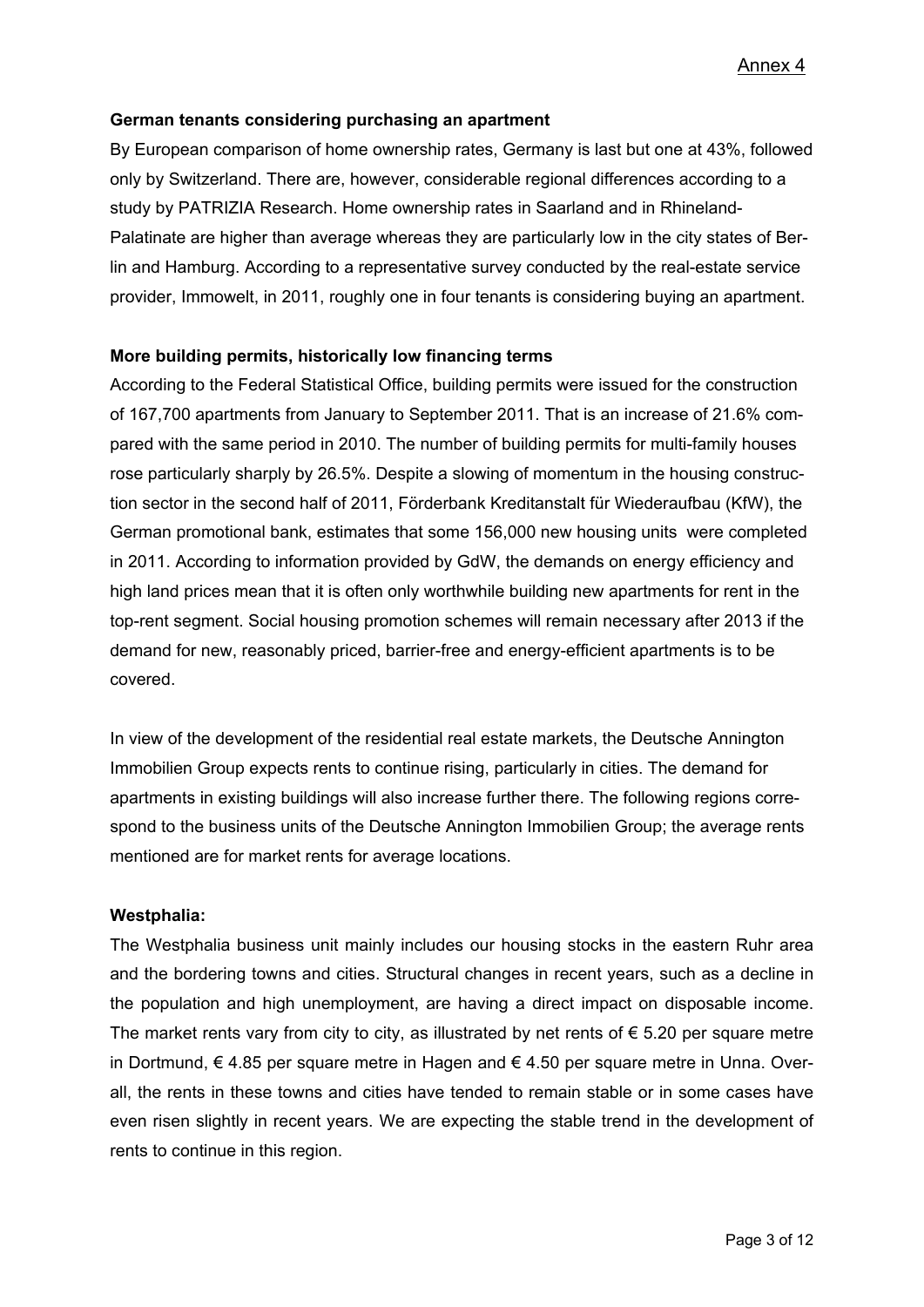# **Rhineland/Ruhr:**

The Rhineland/Ruhr business unit covers the cities, towns and villages along the river Rhine and the western Ruhr area. In comparison to the eastern Ruhr area, the cities, towns and villages along the river Rhine are in a better position with regard to average income, unemployment and purchasing power. In recent years, average rents have risen steadily in metropolitan areas such as Düsseldorf, Cologne and Bonn and are currently among the highest residential rents in Germany. The market rents vary from city to city: residential accommodation in Düsseldorf commands the highest net average rent with  $\epsilon$  8.50 per square metre, followed by Cologne with € 7.90 per square metre and Bonn with  $\epsilon$  8.00 per square metre. The market rents in the other main cities of the Rhineland such as Aachen, Koblenz and Mönchengladbach are between  $\epsilon$  5.70 and  $\epsilon$  6.20 per square metre. In the western Ruhr area, Essen has the highest net rent at  $\epsilon$  6.00 per square metre, followed by Bochum at  $\epsilon$ 5.30 per square metre. Overall, rents in these cities have remained constant or in some cases even risen slightly. We are expecting a stable development of rents in this region.

# **South/Southwest:**

Our South/Southwest business unit mainly covers the states of Hesse, Baden-Württemberg and Bavaria. These regions are, in our opinion, one of the most attractive markets for residential real estate in Germany, covering both the populous Rhine-Main area in the north and the Stuttgart metropolitan area in the south as well as the economic powerhouse of Bavaria. In our opinion, the economic conditions in the Rhine-Main region are good; in addition, the population in this region is expected to grow further in the medium term. There has been a general increase in the rents in Hesse and Baden-Württemberg in recent years. In Frankfurt and Wiesbaden, rents for residential units with an average standard of comfort are  $\epsilon$  8.20 and € 8.00 per square metre, respectively. Continued strong economic growth and a further increase in the population are predicted for Bavaria in the years to come, with the trend stronger in the south of Bavaria than in the north. The steady migration of people to the region coupled with a housing shortage has helped to push up rents in the regions; rental apartments in Munich currently fetch  $\epsilon$  10.70 per square metre, followed by those in Nuremberg with  $\epsilon$  6.75 per square metre. We are expecting a continued positive development of market rents for these regions.

### **North/East:**

Our North/East business unit covers the cities of Hamburg, Bremen and Berlin, the former East German states as well as Schleswig-Holstein and Lower Saxony. The region includes the strong, mainly export-driven metropolitan area of Hamburg. Overall, the market rents in Hamburg are at a high level, averaging  $\epsilon$  8.00 per square metre. Smaller towns in the sur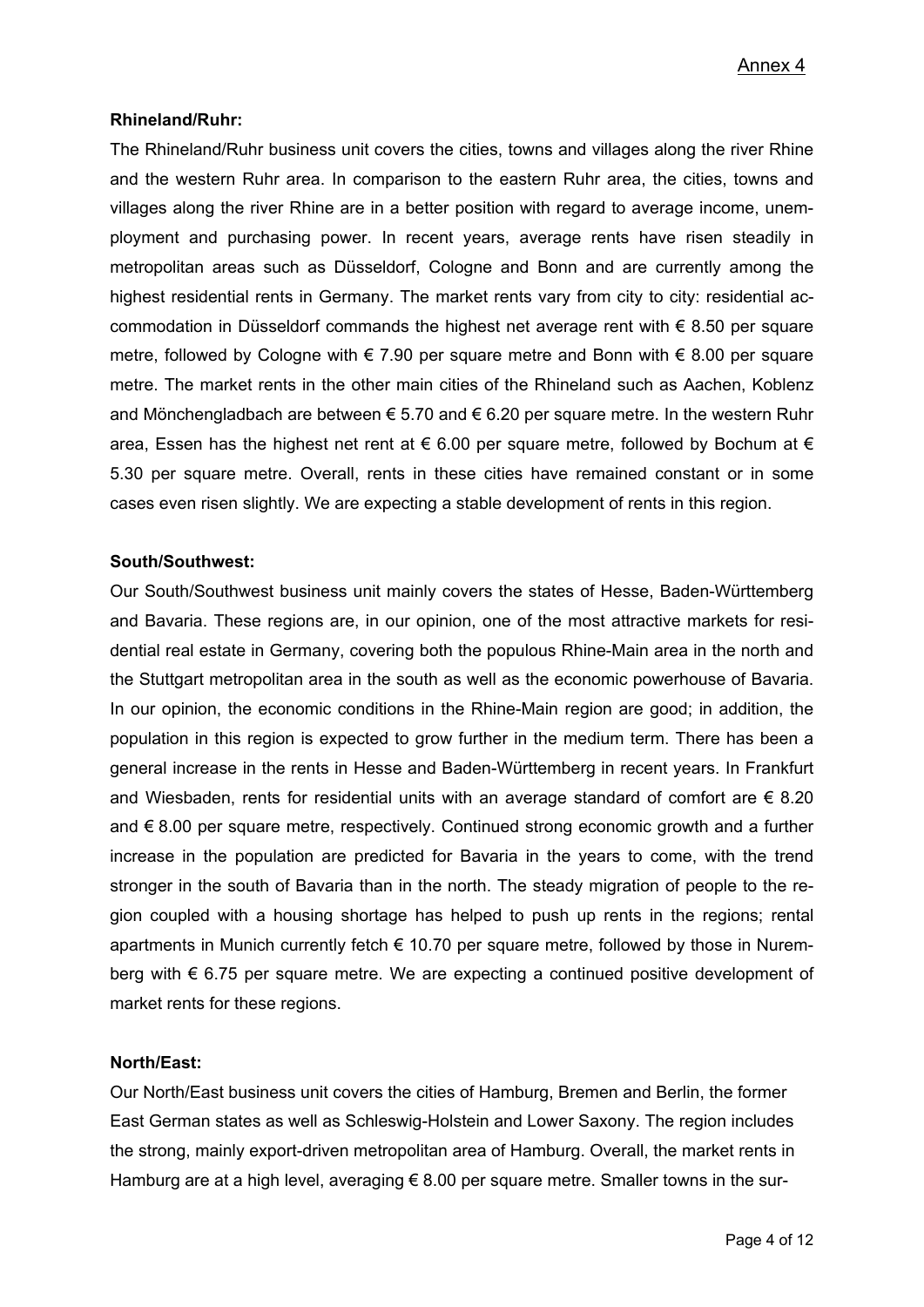rounding area of Hamburg, such as Geesthacht, are profiting from their location in an economically attractive region and also have a relatively high average market rent of € 5.00 per square metre. The development of rents in Lower Saxony and Schleswig-Holstein can be described as relatively stable; the average rents in Hanover are currently about € 6.00 per square metre. We still see high potential for the development of rents in the catchment area of Hamburg and the Free Hanseatic City of Hamburg itself. The five former East German states are rather structurally weak compared with the old German states and have to contend with high unemployment and lower purchasing power. Berlin has seen its population grow in recent years and, as a result, apartment rents have also tended to rise there in the last few years, whilst in the new German states a subdued to stable development of rents has been seen overall in the past few years. Rents in Berlin are currently around  $\epsilon$  6.25 per square metre. Given the continued above-average attractiveness of the capital and the surrounding area, we expect rents to rise further there.

# **2. Business activities**

Deutsche Annington Immobilien GmbH, which is domiciled in Düsseldorf, acts as the strategic and operational management holding company for the Deutsche Annington Immobilien Group. The focus of business activities is on control of its subsidiaries and indirect subsidiaries.

As part of its business activities, Deutsche Annington Immobilien GmbH provides management services for the service companies, Deutsche Annington Business Management GmbH, Deutsche Annington Dienstleistungs GmbH, Deutsche Annington Vertriebs GmbH and Deutsche Annington Kundenservice GmbH, in particular in the functional areas of acquisition, controlling, finance, human resources, accounting, legal affairs and taxes, against reimbursement of all costs.

In October 2011, the share capital of Deutsche Annington Immobilien GmbH was increased from  $\epsilon$  75k to  $\epsilon$  120k by a cash contribution of  $\epsilon$  45k.

Deutsche Annington Immobilien GmbH signed a profit-and-loss transfer agreement beginning in the 2011 financial year with the following companies: Deutsche Annington Wohn-Inkasso GmbH, Bochum, Deutsche Annington Solutions GmbH, Bochum, Deutsche Annington Energie Service GmbH, Bochum, and Deutsche Annington Personalservice GmbH, Bochum.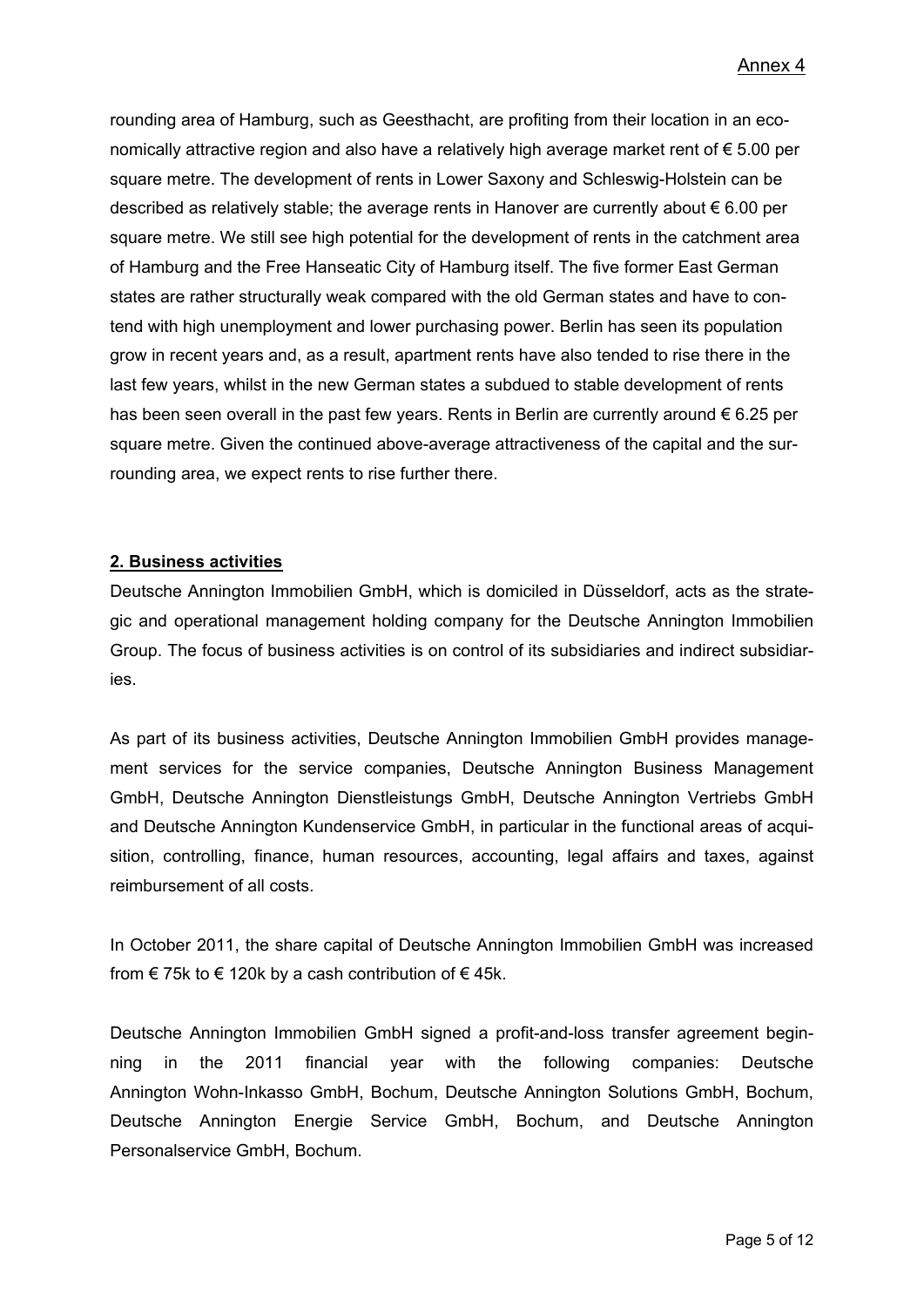# **3. Business Review**

# **3.1 Earnings**

In the 2011 financial year, the other operating income of Deutsche Annington Immobilien GmbH rose by € 20.0 million to € 87.0 million. The other operating income mainly contains onward charges and fees. They increased by  $\epsilon$  23.6 million to  $\epsilon$  75.5 million in 2011. By contrast, income from the reversal of provisions fell by  $\epsilon$  1.3 million to  $\epsilon$  4.8 million while there was also no income from the write-up of shares in affiliated companies, which amounted to  $\epsilon$ 4.9 million in 2010.

The other operating expenses rose by  $\epsilon$  24.4 million to  $\epsilon$  62.2 million in 2011. The increase mainly results from the cost incurred as part of the preparation for the refinancing. This is reflected in the higher expenses for legal and consultancy costs, which increased by  $\in$  24.1 million to  $\in$  32.0 million.

Due to the new profit-and-loss transfer agreements and a positive development of the results of some subsidiaries, the result from equity interests improved by  $\epsilon$  5.0 million to  $\epsilon$ 26.2 million in 2011. The result from equity interests was negatively impacted by write-downs to the lower net realisable value of shares in affiliated companies of  $\epsilon$  0.1 million.

In the 2011 financial year, EBITDA amounted to € 20.4 million (2010: € 22.1 million). EBITDA is earnings before interest, taxes, depreciation, amortisation and the extraordinary result.

The company's net interest expense fell by  $\epsilon$  17.9 million to  $\epsilon$  -25.0 million. The main reason for this was the interest on the purchase price for the acquisition of the FSG Group, which had an effect on the full financial year for the first time.

Income taxes increased by  $\epsilon$  0.5 million to  $\epsilon$  0.3 million in the 2011 financial year.

The tax expense shown in 2011 relates exclusively to taxes for prior years. The income taxes shown in 2010 related to corporate income tax, solidarity surcharge and municipal trade tax for the current year in the amount of  $\epsilon$  0.5 million and tax effects for prior years in the amount of  $\epsilon$  -0.7 million.

In 2011, Deutsche Annington Immobilien GmbH recorded a net loss for the year of € 7.2 million (2010: net income for the year of  $€$  5.4 million).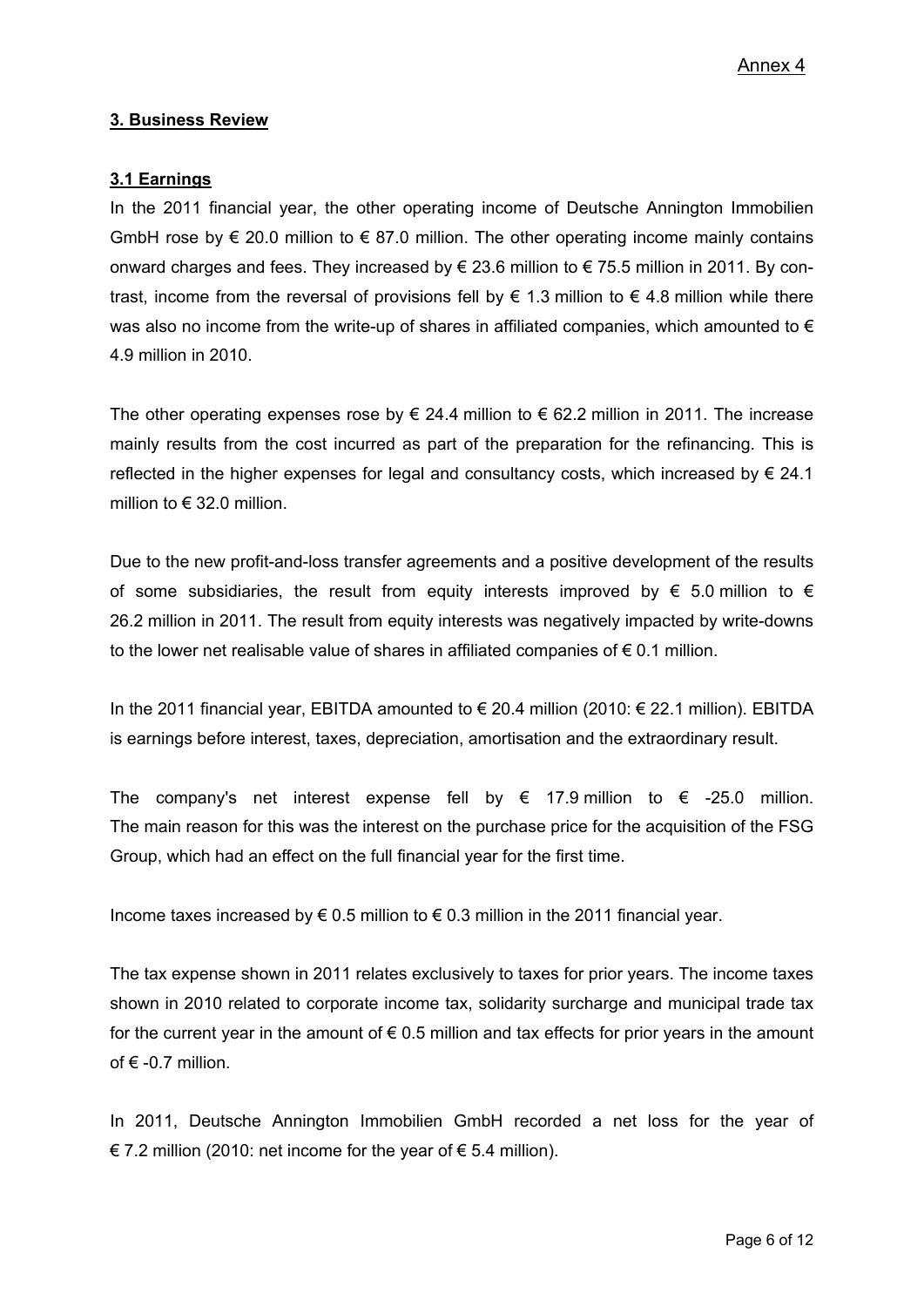# **3.2 Assets**

As at December 31, 2011, the company had no real-estate stocks of its own.

The company's assets totalled  $\epsilon$ 1,750.7 million (2010:  $\epsilon$  1,730.7 million) as at December 31, 2011. In line with the company's purpose, 92.1% of its assets consist of financial assets.

The increase in shares in affiliated companies of  $\epsilon$  9.0 million (2010:  $\epsilon$  683.9 million) mainly results from additional payments in accordance with Section 272, para. 2, No. 4 HGB into the capital reserves of subsidiaries. By contrast, a write-down of  $\epsilon$  0.1 million to fair value was performed on shares in affiliated companies.

Current assets mainly consist of receivables from affiliated companies amounting to € 96.5 million (2010: € 95.0 million). The receivables from affiliated companies are mainly from cash pooling and trade receivables.

The securities all matured in 2011 and were liquidated at their nominal value.

Cash and cash equivalents increased by € 8.4 million to € 29.8 million (2010: € 21.4 million). The balances at banks include balances in bank accounts pledged to third parties amounting to € 2.9 million. The pledged bank accounts are mainly for securing purchase price payments received from third parties and are blocked until performance of the work still outstanding under the respective contract.

Other provisions increased in the 2011 financial year by  $\epsilon$  1.7 million to  $\epsilon$  39.0 million (2010:  $\epsilon$  37.3 million), mainly as a result of the increase in the provision for outstanding invoices amounting to  $\epsilon$  4.3 million. By contrast, the provisions for personnel, voids and tax consultancy costs fell by  $\in$  2.3 million.

In the 2011 financial year, liabilities to affiliated companies from cash pooling and trade payables increased within the affiliated companies of the Deutsche Annington Immobilien Group by € 22.5 million to € 788.8 million (2010: € 766.3 million).

#### **3.3 Financial position**

Overall, the financial structure of Deutsche Annington Immobilien GmbH was positive in the 2011 financial year. The equity ratio of Deutsche Annington Immobilien GmbH was 50.4%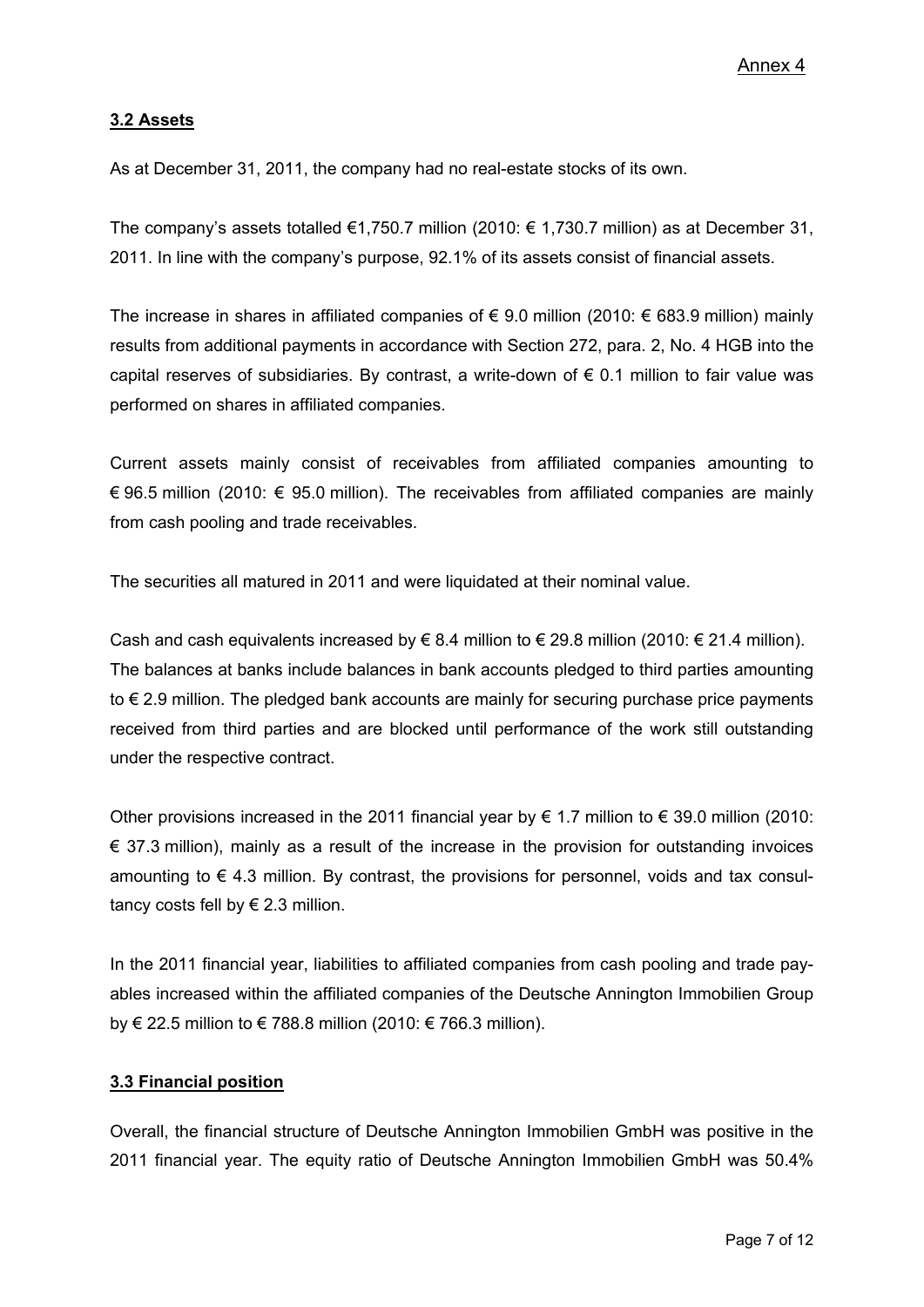(2010: 51.4%) at the reporting date. The reduction in the equity ratio is mainly due to the increase in liabilities to affiliated companies.

During the 2011 financial year, Monterey Holdings I S.à r.l. withdrew an amount of € 30.0 million from the capital reserve of Deutsche Annington Immobilien GmbH and recontributed it.

There were no non-current liabilities as at the balance-sheet date. The company's ability to service its debts was guaranteed at all times. Liquidity, mainly consisting of balances at banks, totalled  $\epsilon$  29.8 million as at the balance-sheet date.

As part of its investing activities, the company made payments of  $\epsilon$  9.5 million in 2011, mainly resulting from payments into the capital reserves of subsidiaries.

# **4. Employees**

At the end of 2011, 205 people were in the employ of Deutsche Annington Immobilien GmbH (2010: 220). Furthermore, 10 seconded employees (2010: 36 employees) work in the company under personnel supply contracts signed with subsidiaries of Deutsche Annington Immobilien GmbH.

# **5. Significant events after the end of the financial year**

On January 17, 2012, the shareholders' meeting passed a resolution to convert Deutsche Annington Immobilien GmbH into Deutsche Annington Immobilien AG. The entry in the trade register necessary for the conversion to be effective had yet to be made at the time when the financial statements were prepared.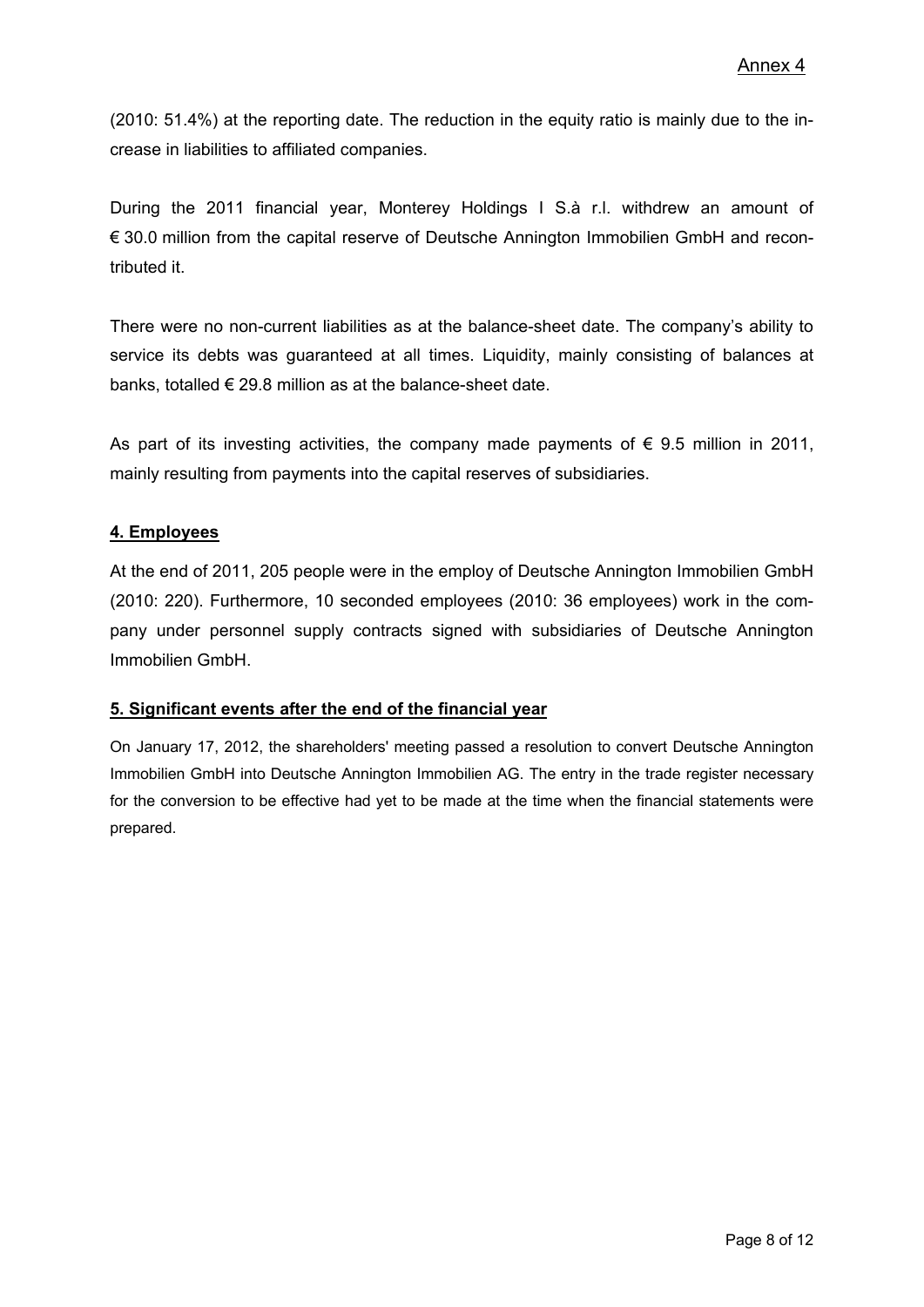# **6. Opportunities and risks for future development**

The Deutsche Annington Immobilien Group has set up a central risk management system which ensures the early identification, assessment, control and monitoring of all major risks. The Management has overall responsibility for the functioning of the risk management system.

Responsibility for concrete risk control lies with the person responsible at business level. As part of a systematic process, the operational units and central departments regularly identify all strategic, operational, financial and legal risks. The adverse effects and the likelihood of occurrence are evaluated before action (gross) and after action (net) for each risk.

The risk manager, who acts as a controlling link between the departments and the Management, aggregates all risks and action in a central risk register, which is discussed with the Management every six months. Close communication with the management levels ensures that the measures adopted are effectively implemented.

The risk early warning system is based on detailed reporting on the operational and financial key performance indicators from Controlling. This includes detailed monthly controlling reports as well as monthly reports by the Management to the Supervisory Board. The controlling reports are supplemented by weekly financial reports and daily KPI reports.

This reporting system ensures that both managers and supervisory bodies are kept continually, comprehensively and promptly informed. In this way, misguided operational developments can be recognised in good time and counteraction taken at an early stage. Should significant risks occur unexpectedly, they are reported direct to the Management in ad-hoc risk reporting outside the scope of the routine risk assessments.

The central risk manager ensures that the risk management system is updated and refined as well as adjusted to reflect changes in the company. He coordinates the risk management process from a central point and is in close contact with the managing directors. The effectiveness of our risk management system is examined in regular internal audits by the internal audit department.

As a result of the financial crisis, the situation of the financial markets has changed greatly. For example, the margins and equity requirements for new acquisitions and acquisition refinancing increased again in the second half of 2011 after a phase of easing.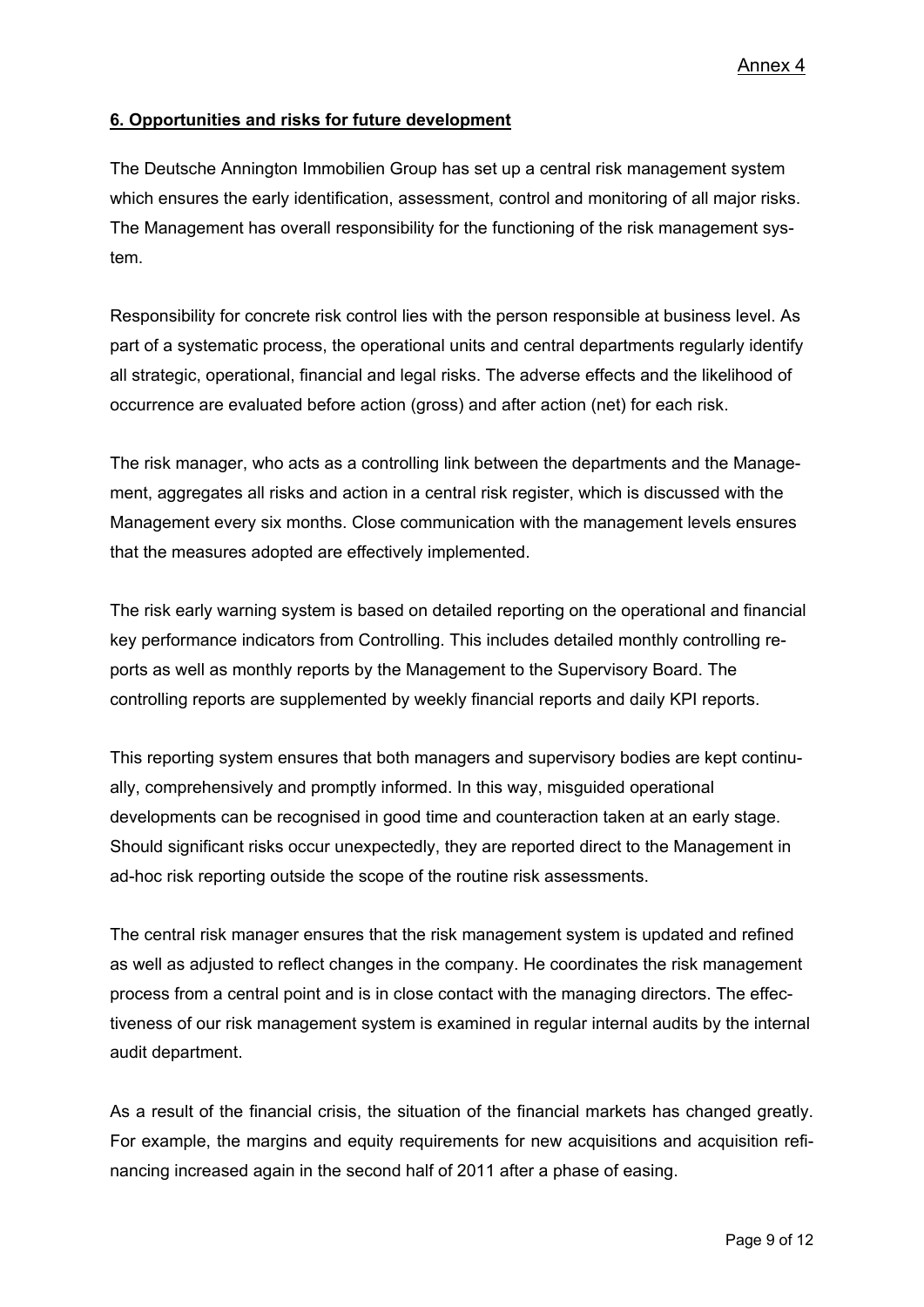Annex 4

In view of the GRAND securitisation maturing in 2013, we already started work last year on the refinancing or renewal of this financing. The successful refinancing of the Hallam and Prima securitisations in 2011 meant that we were in contact with many different market players and could thoroughly check out the market. The basically positive reaction in the financing talks and the refinancing conditions achieved for the Hallam and Prima transactions allow us to be confident with respect to the major acquisition financing loans maturing from 2013 onwards.

The business activities of the Deutsche Annington Immobilien Group are mainly subject to tenancy and building law. Changes in laws may have a negative impact on our business and the reliability of our planning. New or amended environmental laws or ordinances may also have a substantial impact on our cost situation. Therefore, we are closely following planned amendments to laws and supporting the relevant housing industry bodies through lobbying.

In order to meet the increasing requirements under environmental law, particularly those of the Energy Conservation Regulations 2009 (EnEV2009), we work with medium-term scenarios and exploit synergies in our modernisation and maintenance projects. All risks and the costs estimated in this connection are reflected in our controlling instruments.

We are combating the risks of rising purchase prices for minor repairs and maintenance work through central procurement, technical standardisation, outsourcing, the conclusion of longterm framework agreements and active cost controlling at project level. A centralised management system constantly monitors the quality of the services provided by our contractors.

The main opportunities and risks for Deutsche Annington Immobilien GmbH as a management holding company still result from the economic development of its subsidiaries. This is linked to the general economic development in Germany, the factors influencing the regional residential real-estate market (e.g. decline in the population, change in the number of households and infrastructure measures) as well as to the structural composition and the quality of the housing stock. Furthermore, a change in the market parameters such as in particular the development of rents, the vacancy rate and interest rates could have an influence on the valuation of the real-estate portfolio and, as a result, on the valuation of the financial assets.

The Deutsche Annington Immobilien Group combats all material risks by defining measures and setting up controls. As far as possible, risks to the building stocks as well as from operational business are covered by appropriate insurance. The adequacy of the insurance cover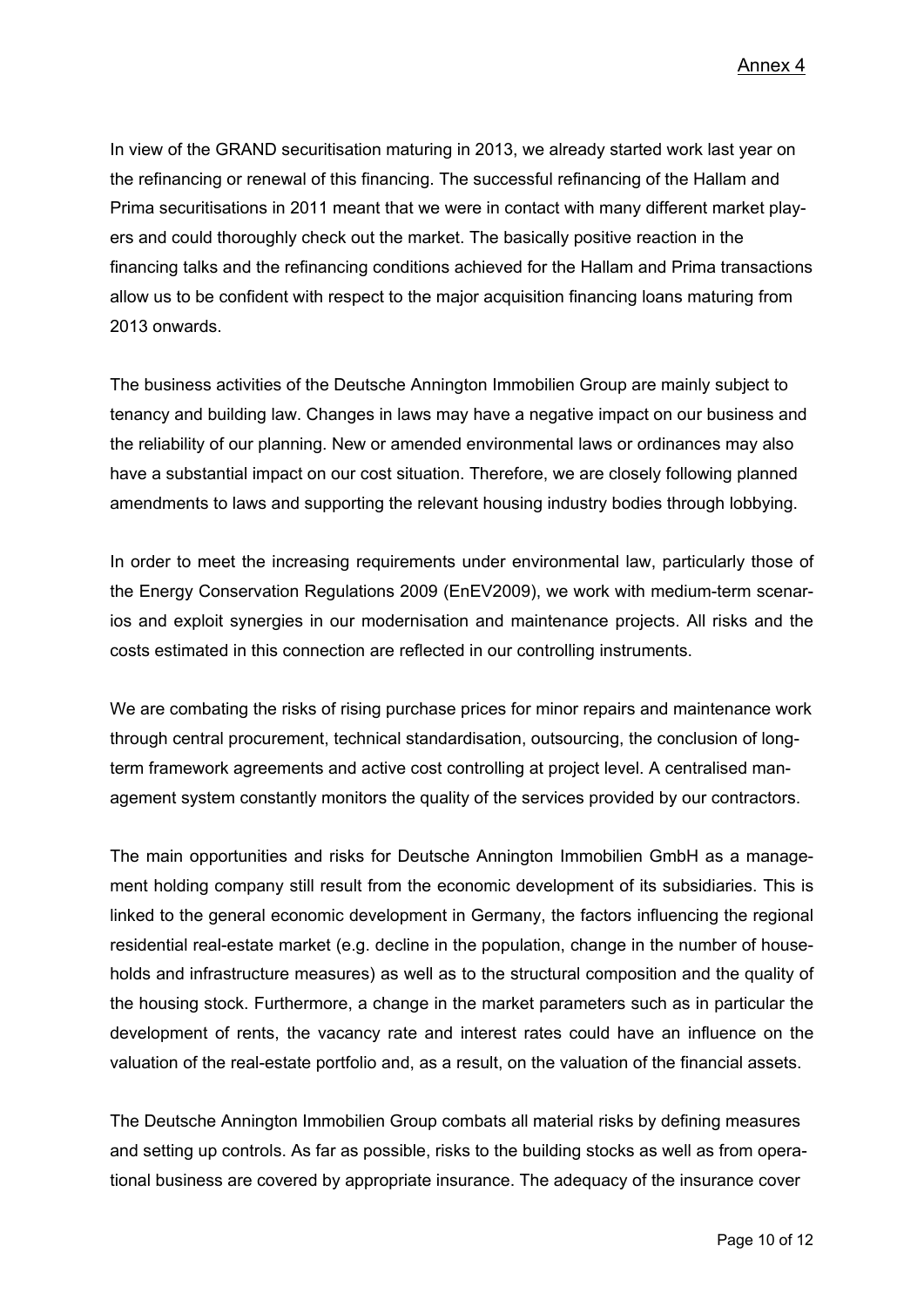is continuously checked by an external specialised company (AVW Assekuranzvermittlung der Wohnungswirtschaft GmbH & Co. KG, Hamburg).

The Deutsche Annington Immobilien Group including the strategic and operational management holding company, Deutsche Annington Immobilien GmbH, sees, from today's point of view, no risks which the company cannot suitably combat or which may jeopardise the company's existence.

Furthermore, the Deutsche Annington Immobilien Group continually reviews its organisational structure with the aim of gearing the use of resources efficiently to the business. The aim is to continuously optimise performance and the work processes.

# **7. Outlook**

Deutsche Annington Immobilien GmbH is responsible for the planning of the Deutsche Annington Group. There are currently no plans for fundamental changes in the business policy of the Deutsche Annington Immobilien Group.

At the end of 2011, we already agreed follow-on financing in good time on much improved conditions with a major German bank for the Prima securitisation (Opera Germany No. 1) maturing in December 2012. We are confident that we will repay the Prima securitisation before maturity – as was the case with the Hallam securitisation in 2011.

Given the basically positive reaction in the financing talks as well as the advantageous refinancing conditions achieved for the Hallam and Prima securitisation transactions, we are confident about the forthcoming major refinancing required from 2013 onwards.

Furthermore, in view of our existing cash pooling system, we also expect our company to be able to meet its payment obligations in the coming year.

In the property rental segment, Deutsche Annington Immobilien GmbH and its subsidiaries will continue to focus in 2012 on increasing customer satisfaction as well as improving the quality of our housing stocks as part of the value-enhancing management of residential properties. Furthermore, the company will systematically seize opportunities for raising rents, taking the situation on the housing market and the statutory regulations into consideration. Here there are expected to be very great regional differences in the development of rents. Overall, we are expecting similar rent rises to those seen in 2011.